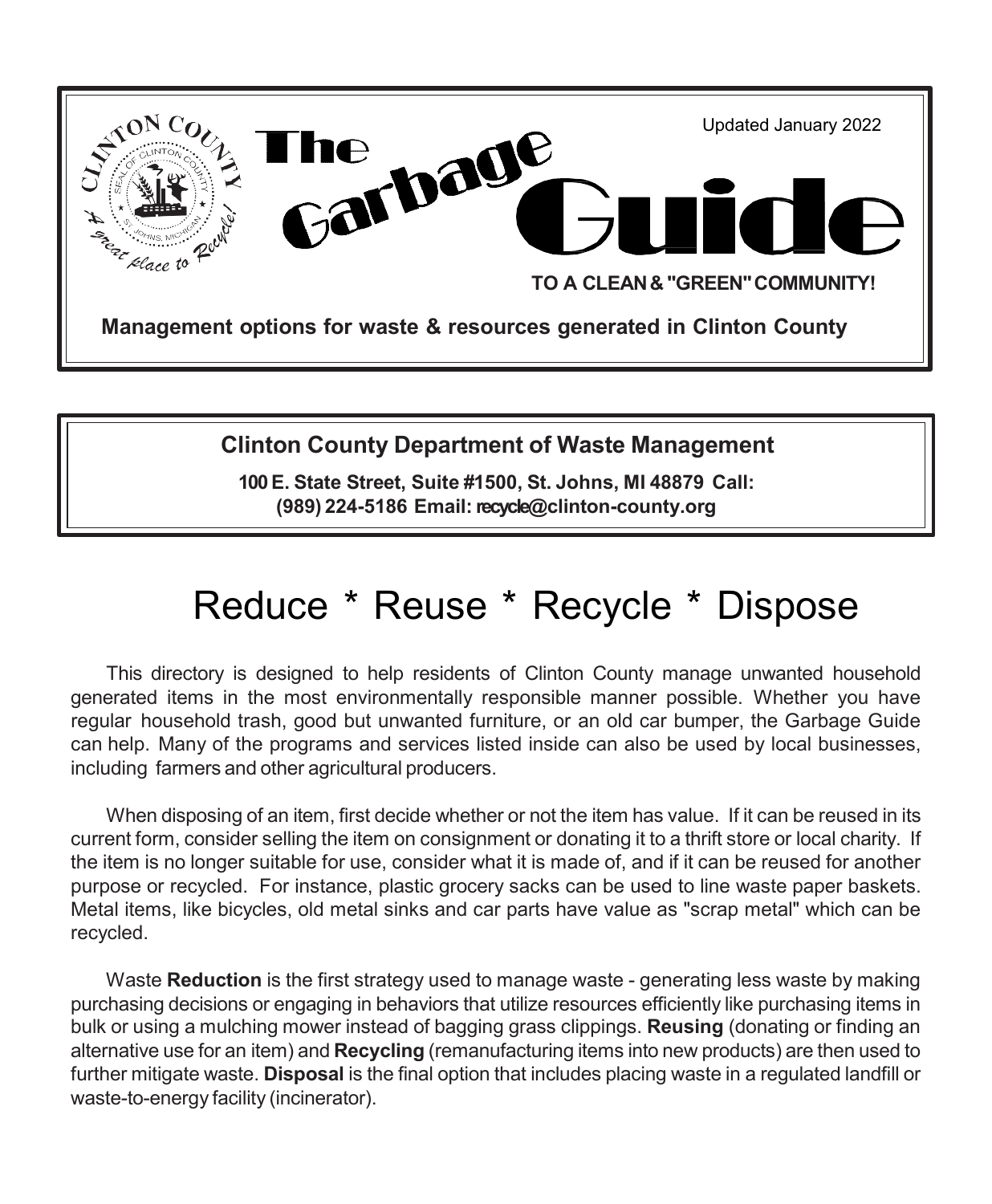

## **CLINTON COUNTY DEPARTMENT OF WASTE MANAGEMENT**

**100 E. State Street Suite #1500 St. Johns, MI 48879 Phone: (989) 224-5186 Fax: (989) 224-5102**

**EmailAddress: [recycle@clinton-county.org](mailto:recycle@clinton-county.org)**

## **[www.clinton-county.org](http://www.clinton-county.org/) (Under "Department" heading, click on Department of Waste Management)**

Organizations listed in the centerfold accept a wide variety of household items for reuse. Those under the alphabetical listings accept more specific items or offer services. When donating, make sure your items are clean and in *very good* condition.Always call to get the latest hours of operation and to make sure your items meet acceptable guidelines before dropping them off. Never "donate" trash this constitutes illegal dumping.

Most organizations are located in or near Clinton County, including the northern sections of Eaton and Ingham Counties. The following codes indicate where each organization is located: **B=Bath; CH=Charlotte; CL=Clio; CO=Coleman; D=DeWitt; EL=E. Lansing; FL=Flint; F=Fowler; GL=Grand Ledge; H=Haslett; J=Jackson; L=Lansing; M=Mason; MR=Maple Rapids; KA= Kalamazoo; LB=Laingsburg; LI=Livonia; O=Ovid; OK=Okemos; OW=Owosso; SJ=St. Johns; W=Westphalia; WM=Williamston.**

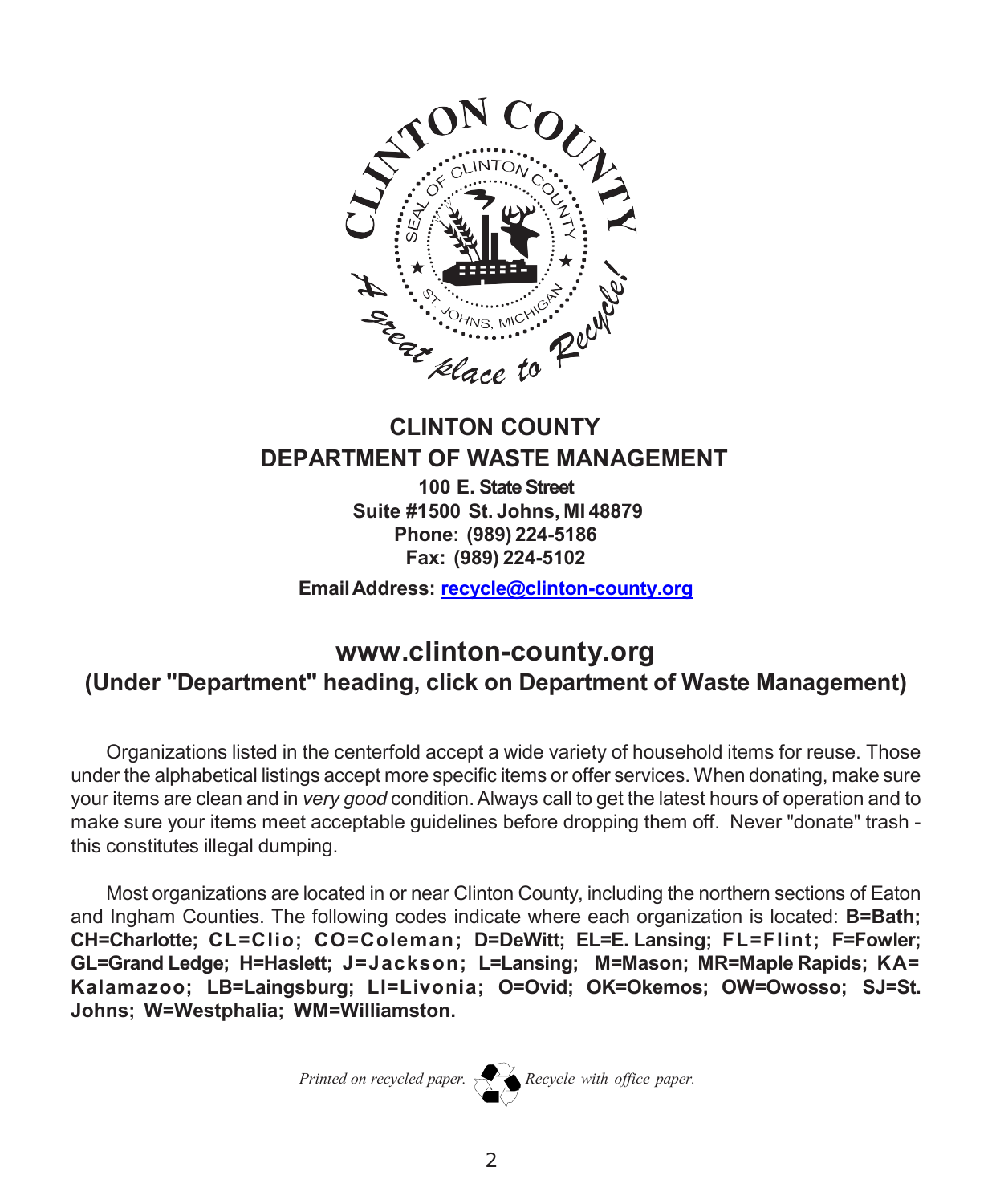# Table of Contents

| Clinton County Dept. of Waste Mgmt4    |                          |
|----------------------------------------|--------------------------|
|                                        |                          |
| Recycling & Waste Disposal Services5   |                          |
|                                        |                          |
|                                        |                          |
|                                        |                          |
| (See Automotive Fluids)<br>Anti-Freeze |                          |
|                                        |                          |
|                                        |                          |
|                                        |                          |
| Asphalt                                | (See Concrete & Asphalt) |
|                                        |                          |
| Automotive Fluids, Motor Oil, Etc8-9   |                          |
|                                        |                          |
|                                        |                          |
|                                        |                          |
|                                        |                          |
|                                        |                          |
| Books, Audio Tapes, VHS, CD, DVD10     |                          |
|                                        |                          |
| Cameras & Camera Equipment10           |                          |
|                                        |                          |
|                                        |                          |
|                                        |                          |
|                                        |                          |
|                                        |                          |
|                                        |                          |
|                                        |                          |
| Computers - Equip & Accessories11      |                          |
|                                        |                          |
|                                        |                          |
| Construction & Demolition Materials 11 |                          |
| Cooking Oil                            | (See Food)               |
|                                        |                          |
|                                        |                          |
|                                        |                          |
|                                        |                          |
| Fire Extinguishers & Smoke Detectors12 |                          |
|                                        |                          |
|                                        |                          |
|                                        |                          |
|                                        |                          |
|                                        |                          |

|                      | Clinton County Dept. of Waste Mgmt4                     | Hazardous Waste - Ag &Industrial14       |                         |
|----------------------|---------------------------------------------------------|------------------------------------------|-------------------------|
|                      |                                                         |                                          |                         |
|                      | Recycling & Waste Disposal Services5                    |                                          |                         |
|                      | On-going Recycling Programs 6-7                         | Landfills & Waste Transfer Stations14-15 |                         |
|                      |                                                         |                                          |                         |
|                      |                                                         |                                          |                         |
| Anti-Freeze          | (See Automotive Fluids)                                 |                                          |                         |
|                      |                                                         |                                          |                         |
|                      |                                                         | Metal                                    | (See Scrap Metal)       |
|                      |                                                         | Motor Oil & Filters                      | (See Automotive Fluids) |
| Asphalt              | (See Concrete & Asphalt)                                |                                          |                         |
|                      | Automobiles - Parts/Accessories8                        |                                          |                         |
|                      | Automotive Fluids, Motor Oil, Etc8-9                    |                                          |                         |
|                      |                                                         |                                          |                         |
|                      |                                                         |                                          |                         |
|                      |                                                         |                                          |                         |
|                      |                                                         |                                          |                         |
|                      |                                                         |                                          |                         |
|                      | Books, Audio Tapes, VHS, CD, DVD10                      |                                          |                         |
|                      |                                                         |                                          |                         |
|                      | Cameras & Camera Equipment10                            |                                          |                         |
|                      |                                                         |                                          |                         |
|                      |                                                         | Rugs                                     | (See Carpets & Rugs)    |
| Chemicals            | (See Hazardous Waste)                                   |                                          |                         |
|                      |                                                         |                                          |                         |
|                      |                                                         |                                          |                         |
|                      |                                                         |                                          |                         |
|                      | Computers - Equip & Accessories11                       |                                          |                         |
| <b>Compost Sites</b> | (See Yard Waste)                                        |                                          |                         |
|                      |                                                         |                                          |                         |
|                      | Construction & Demolition Materials 11                  |                                          |                         |
| Cooking Oil          | (See Food)                                              |                                          |                         |
|                      | Electronics (TVs, VCRs, etc)11-12                       |                                          |                         |
|                      |                                                         |                                          |                         |
|                      |                                                         |                                          |                         |
|                      |                                                         |                                          |                         |
|                      | Fire Extinguishers & Smoke Detectors12                  |                                          |                         |
|                      |                                                         |                                          |                         |
|                      |                                                         |                                          |                         |
|                      |                                                         |                                          |                         |
|                      | $\ddot{a}$ and $\ddot{a}$ and $\ddot{a}$ and $\ddot{a}$ |                                          |                         |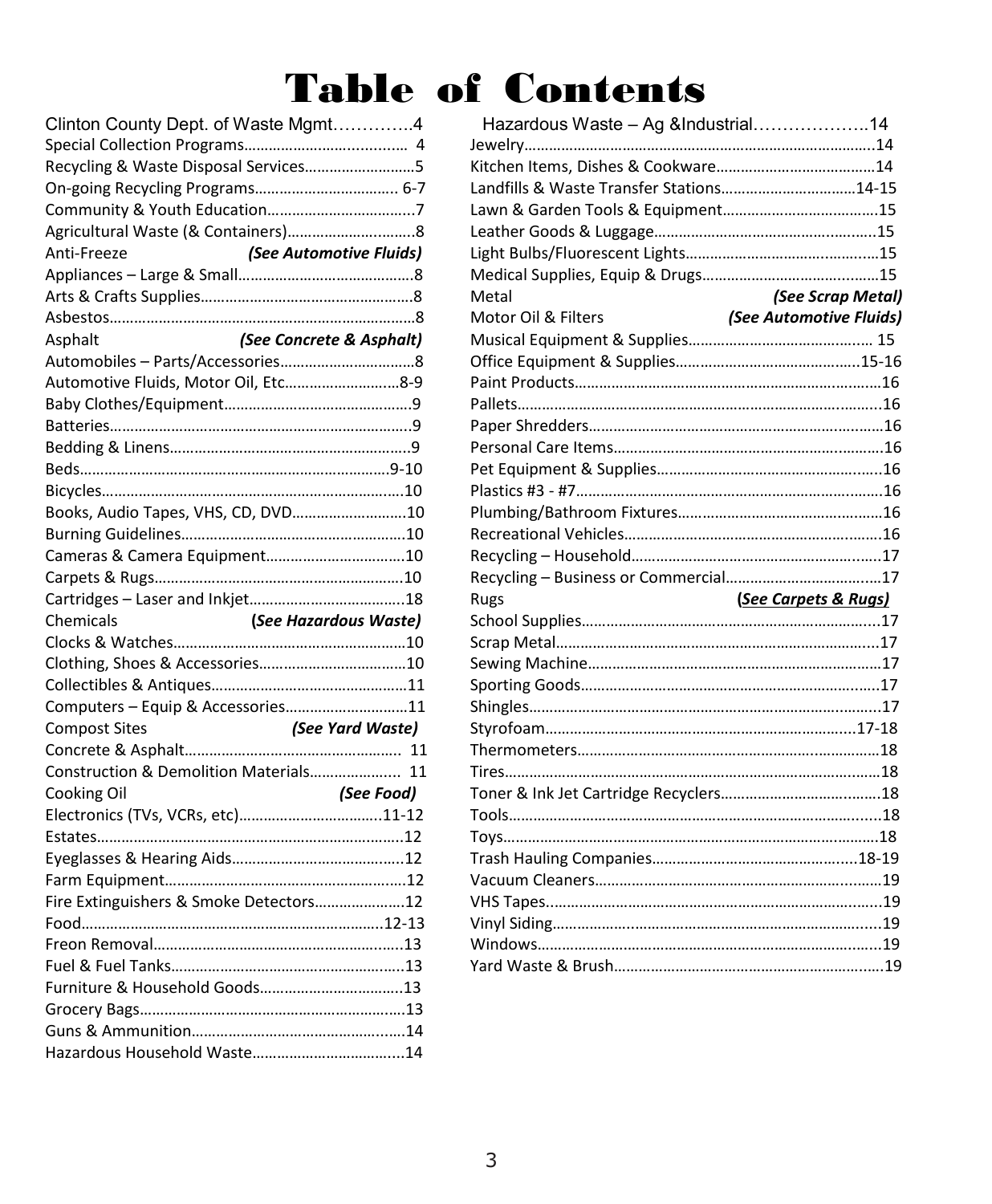# **Clinton County Department of Waste Management**

The Clinton County Department of Waste Management prepares and implements the County's Solid Waste Plan in order to meet the requirements of the Natural Resources and Environmental Protection Act of 1994 (NREPA PA 451) Part 115 Solid Waste Regulations.

Management includes not only reducing, reusing and recycling items but composting organics such as yard waste and food scraps, safe disposal of medicines and other hazardous waste and landfill disposal of materials that cannot be handled through alternate methods.

The goals and objectives emphasize: education, outreach and technical assistance to county residents, businesses, institutions, schools and non-profit agencies.

# **Special Collection Programs**

**Clean Community Events** are organized in the county twice each year for items that may be difficult to dispose of or recycle. Household and small business hazardous waste, motor oil, antifreeze, unwanted/expired medications, electronics such as computer systems and TVs are accepted at both **spring and fall events**. Additionally, scrap metal, appliances including those with freon, tires and household junk are accepted at the **spring event**.

**Medication Disposal Programs** - Clinton County now offers year round medication drop off sites. Medication should be put in the drop boxes at the following entities:

Clinton County Sheriff's Dept Sparrow Clinton Pharmacy Bath Charter Twp Police Dept Meijer Dewitt Pharmacy Dewitt Charter Twp Hall City of St. Johns Police Dept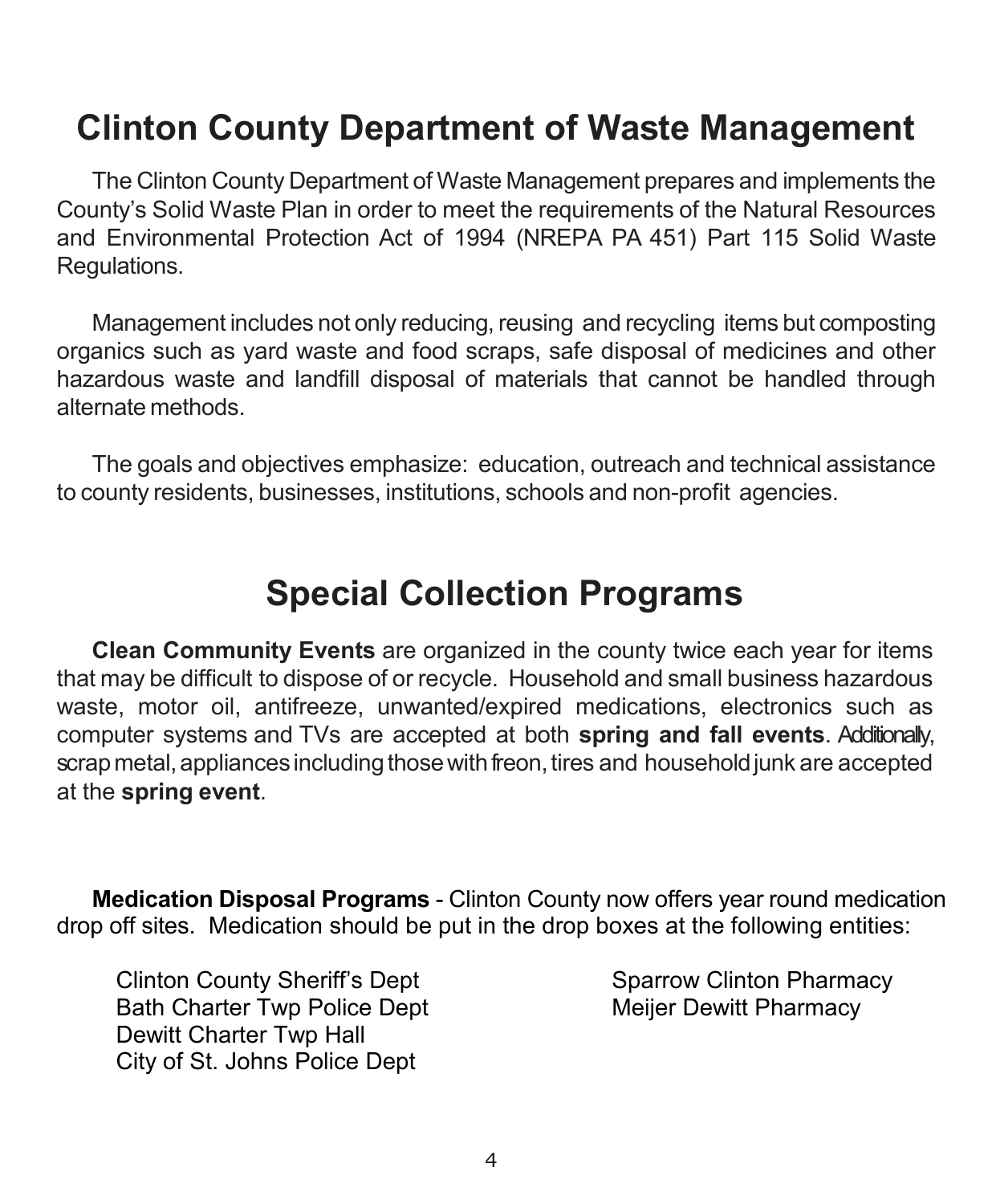# **Recycling and Waste Disposal Services**

Clinton County and a number of local governmental units within the county facilitate recycling, waste disposal, yard waste composting and a number of other special services. Some basic information is included in this guide, but for more complete information call us at (989) 224-5186 or visit us online at: [www.clinton-county.org](http://www.clinton-county.org/)

### **Recycling Drop-off Sites**

The sites below are open to all county residents. At minimum the following materials are collected: Clear & Brown Glass (not accepted @ Lion's Club); Metal Cans; Aluminum; HDPE #2 plastics such as milk jugs, laundry detergent containers; PETE #1 bottles and jars such as mixed liquor, water, sport drinks, edible oil, shampoo, etc.; #3 - #7 household plastics (not accepted at St. Johns Lions Club) such as tubs and cups, (no plastic kids toys); Newspapers; Office & Household Papers; Brown Paper Bags; Cardboard; Magazines; Boxboard; Phone Books. MSU Surplus & Recycling accepts all colored glass bottles and jars.

#### . **Fowler**

*Behind Fowler DPW, North Drive* **Maple Rapids** *Union St., next to the Community Center* **MSU Public Drop Off (517) 355-1723**  On Campus, Farm Lane & Service Dr.

#### **St. Johns Lions Club Recycling Ctr.** *605 N. Swegles St., corner of Swegles & Steel Streets*  **Granger Recycling Center** *16936 Wood Rd., DeWitt* **Watertown Twp Hall** *12803 S. Wacousta Road, Grand Ledge*

# **Municipalities that Facilitate Services**

The following local units facilitate some or all of the following services for their residents: weekly trash collection, curbside or drop-off recycling services, summer yard waste collection, fall leaf collection, brush collection, community compost site, Christmas tree collection, annual cleanup, and large item collection. Call the municipality you live in to find out more about services they may facilitate.

| <b>City of DeWitt</b>     | (517) 669-2441 | <b>City of Ovid</b>      | (989) 834-5550           |
|---------------------------|----------------|--------------------------|--------------------------|
| <b>DeWitt Township</b>    | (517) 668-0270 | <b>Ovid Township</b>     | <b>Call Ovid Village</b> |
| <b>Elsie Village</b>      | (989) 862-4273 | <b>Pewamo Village</b>    | (989) 593-2553           |
| <b>Fowler Village</b>     | (989) 593-2080 | <b>City of St. Johns</b> | (989) 224-8944           |
| <b>City of Laingsburg</b> | (517) 651-6101 | <b>Watertown Twp</b>     | (517) 626-6593           |
| <b>Maple Rapids</b>       | (989) 682-9227 | Westphalia Village       | (989) 587-4434           |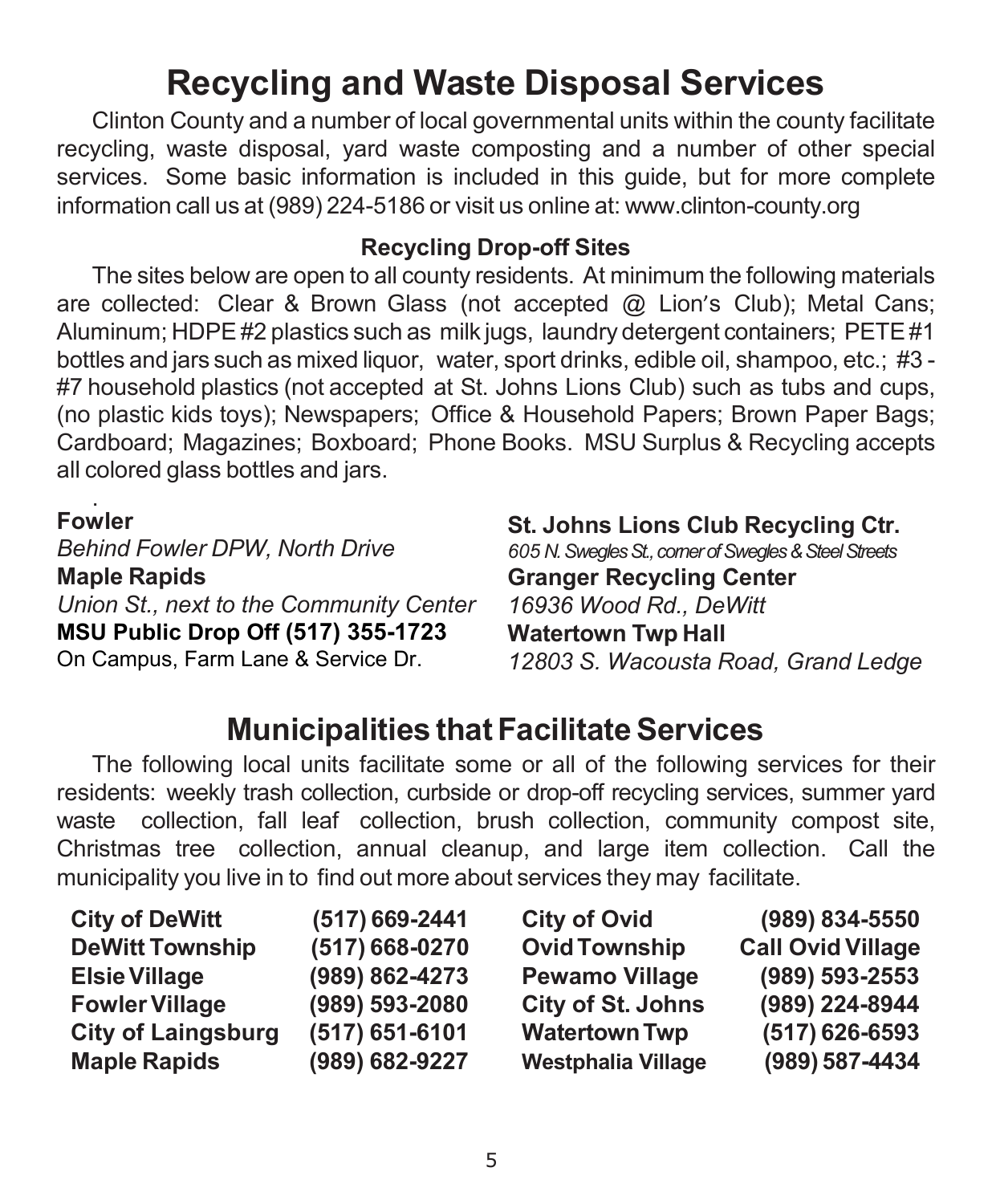# **Clinton County Year-Round Recycling Programs**

# **Household Battery, Cell Phone and Ink Jet Cartridge Recycling Program**

Only Nickel Cadmium, Mercuric Oxide, Lithium (button cell), andAlkaline/Zinc Carbon are accepted for recycling.

Lead Acid Batteries can be taken to Bee's Sports & St. Johns Lions Club in St. Johns for free: (800) BEES-720.

Include only the phone and battery and erase any information stored in the phone. Place ink jet cartridges in original box or plastic bag.

#### **Clinton County Courthouse**

100 E. State Street, Suite #1100 St. Johns, MI (989)224-5186 Mon. - Fri. 8 A.M. to 5 P.M.

#### **DeWitt Charter Twp.**

1401W.Herbison Rd. DeWitt (517) 668-0270 Mon. - Fri. 8 A.M. to 5 P.M.

**Elsie Public Library** 145 W. Main St, Elsie (989) 862-4633 Call for hours, open M, W, Th, Sat

#### **Watertown Charter Twp.**

12803 S. Wacousta Rd., Grand Ledge, MI (517)626-6593 Mon . - Fri. 9 A.M. to 5 P.M.

#### **Laingsburg Recyclers Laingsburg School**

(accepts batteries and ink only) PO Box 174, Laingsburg, MI (517) 651-2005 2nd Sat 9 AM to 1 PM

#### **Clinton County Conservation District**

2343 N. US-27, St. Johns, (989) 224-3720 Mon. - Fri. 8 A.M. to 4:30 P.M.

**Ovid Public Library** 206 N. Main St., Ovid, (989) 834-5800 Call for hours

**Village of Fowler** 225 N. Main, Fowler, MI (989) 593-2080 Mon. - Fri 9 A.M. – 4:30 P.M.

#### **Village of Westphalia**

200 North Willow Street Westphalia, MI (989) 587-4434 Mon-Wed 9 AM – 4 Pm

# *Sharps Safe Disposal Program*

This program provides free containers which are specially designed to safely contain sharps. New containers can be picked up for free from one of the participating locations below. Full containers can be disposed with curbside trash, simply place full container in a brown paper bag, mark with "SHARPS" and set alongside curbside waste. For an alternate disposal option, residents may also take full containers to Granger's facility on Wood Road between 9:00AM & 5:00 PM (517-372-2800).

| Walgreens<br>13020 S. US-27, Dewitt                          | $(517)$ 624-5028 | <b>Central Pharmacy</b><br>209 E. Grand River Laingsburg | $(517)$ 651-1777 |
|--------------------------------------------------------------|------------------|----------------------------------------------------------|------------------|
| <b>Sparrow Clinton Memorial</b><br>901 S. Oakland, St. Johns | $(989)$ 224-8155 |                                                          |                  |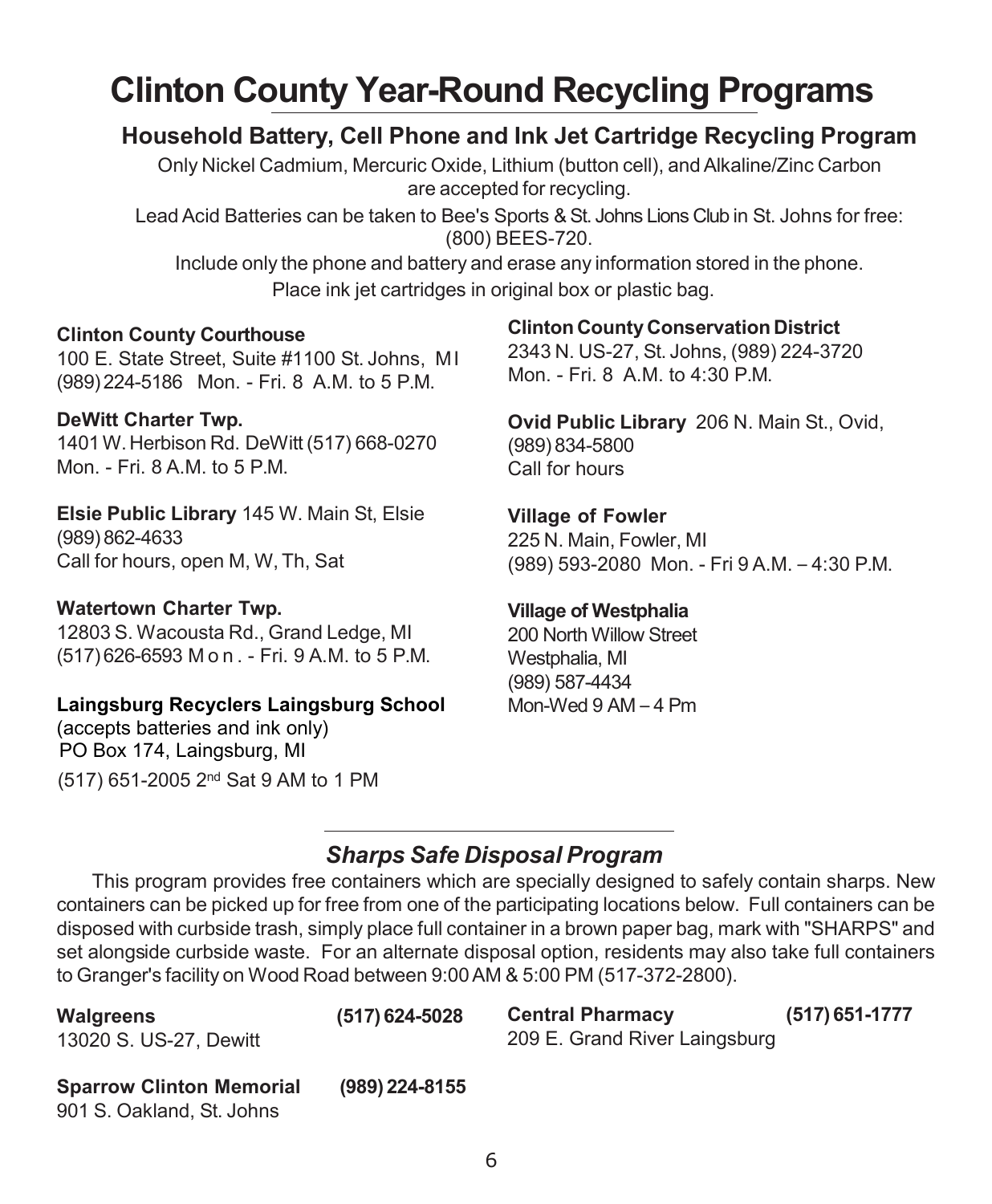# **Clinton County Year-Round Recycling Programs**

# *Mercury Thermometer Exchange*

Switch out a mercury fever thermometer with a mercury-free digital fever thermometer for free!

# **Southern Clinton County Municipal Utilities Authority(SCCMUA)**

3671 Herbison Rd., DeWitt, MI (517)669-8311 Mon. - Fri. 12 Noon to 3 P.M.

#### **Watertown Charter Twp.**

12803 S. Wacousta Rd. Grand Ledge, MI (517) 626-6593 Mon. - Fri. 9 A.M. to 5 P.M.

#### **Clinton County Department of Waste Management**

100 E. State Street, #1500, St. Johns, MI (989) 224-5186 Mon. - Fri. 8 A.M. to 5 P.M.

#### **DeWitt Charter Twp Clerks Office** 1401 W. Herbison Rd. DeWitt, MI (517) 668-0270 Mon. - Fri. 8 A.M. to 5 P.M.

# **Community & Youth Education Programs**

The Environmental Educator at the Clinton County Department of Waste Management offers a range ofprogramsandresourcestosupportenvironmentaleducationprogramsinbothformalandinformal learning environments. Materials and services are available free of charge to K-12 educators, home schooling, youth groups, as well as adult learners.

Environmental education programs offered by the county seek to connect participants to the natural environment to build awareness of critical issues, and motivate participation in conservation-minded behaviors such as waste reduction, reuse, recycling, composting, and saving natural resources used for energy and fuel. It is hoped that by making tools and materials readily available, educators can easily access programming that both meet state education standards and also exposes youth to key environ- mental issues in ways that inspire positive behavior change.

The environmental educator can also work with educators and the parks department to develop unique programming to meet individual needs. Assistance is available for projects and activities such as: outdoor activities, nature walks, geocaching, outdoor scavenger hunts, pond explorations, and just about any outdoor environmental education activity!

For a complete list of resources, programs and services contact us at [conserve@clinton-county.org,](mailto:conserve@clinton-county.org) (989)224-5177or [www.clinton-county.org.](http://www.clinton-county.org/)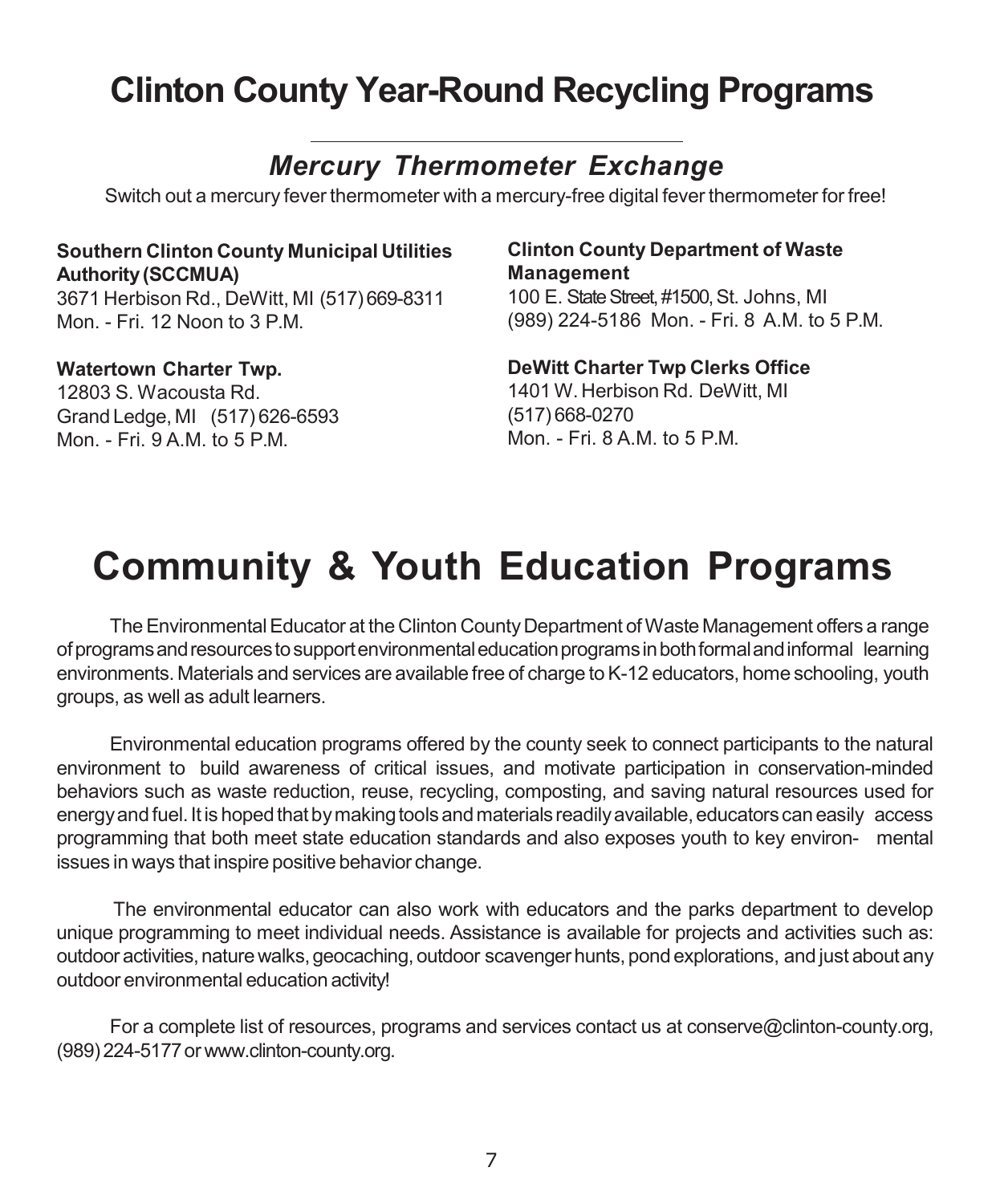#### **AgriculturalWaste**

See *Hazardous Waste* for free programs and private services to dispose of pesticides, herbicides, fertilizers, fungicides & other chemicals from agricultural and landscaping activities.

**Empty agricultural pesticide containers** (plastic) may be recycled through the Mich. Dept. of Agriculture's Pesticide Container Recycling Program. Containers must be triple or pressure rinsed. For drop-off locations, dates & guidelines, contact the MDA's Env. Stewardship Div., (517) 284-5602. Local farm supply dealers, elevators & co-ops serve as drop-off locations.

#### **Antifreeze**

See *Automotive Fluids* for disposal options for antifreeze, motor oil and filters.

#### **Appliances**

**Large Appliances** includes washers, dryers, stoves, furnaces, water heaters, refrigerators, freezers, and air conditioners. See centerfold for places to donate or sell working appliances. When buying a new appliance, ask dealer to take old appliances in return. Some may offer a tradein credit.

Many appliances are made of recyclable metal. See *Scrap Metal* for disposal & recycling options. Scrap dealers may pay for metal items. Freon is a substance used to keep appliances cold. It must be removed from units before recycling or disposing and is found in items like refrigerators, freezers, air conditioners and dehumidifiers. See *Freon Removal* for more information.

**Small Appliances** include toasters & other small kitchen appliances, vacuum cleaners, fans, phones, etc. See centerfold for places to donate. Also see *Vacuum Cleaners*.

The Clinton County Dept. of Waste Management also offers one or two single day collection events each year to recycle items like appliances. *Visit us online or call for information on the next collection event***.**

## **Arts & Crafts Supplies**

See centerfold for places to donate. Also try churches, schools, day care centers, after school

programs, local parks departments, art councils, senior citizen centers, adult foster care homes & hospital occupational therapy departments.

#### **Asbestos**

Asbestos can be very hazardous if removed improperly - use a professional contractor.

Asbestos can be disposed of in a regular landfill. "Friable" (dusty) asbestos must be double bagged (in 6 mil. bags) & wetted down. Check Yellow Pages under *Asbestos Removal & Abatement Services f*or companies that specialize in asbestos removal.

#### **Automobiles - Parts/Accessories**

Auto salvage yards will buy or accept working or nonworking automobiles & parts for recycling or resale. Most salvage yards do not want tires & may charge a disposal fee. See *Tires* for disposal options. Landfills will take auto parts, but they charge a disposal fee. See *Scrap Metal* for recycling options. If disposing of an entire car, you will need the title. To dispose of a vehicle without a title, contact the Clinton County Sheriff's Dept. at (989) 224-5200. Fuel tanks must be free of any fluids and cut in half. Car accessories, such as stereos may also be accepted.

**American Metal Buyers (OW) (989) 725-7131 Ashley Salvage & Auto Parts (989) 862-4632 Cat's Part-s-Mart Auto Salvage (L) (517) 322-2350** *Scrap also accepted*  **Dino's Salvage (WM) (517) 655-3553** *Will pick up large quantities of scrap for free. [www.traversauto.com](http://www.traversauto.com/)* **Travers Auto (SJ) (989) 224-4810Friedland Industries (L) (517) 482-3000 Heights Auto Parts (L) (517) 485-2276 Maple Rapids Auto Parts (MR) (989) 682-4714 R & R Salvage (LB) (517) 675-7288 Shroyer's Auto Parts (L) (517) 887-1700**

#### **Automotive Fluids** *Antifreeze, Motor Oil &*

*Filters*

It is important to note that facilities that accept motor oil for recycling are providing a service to the community. Please respect their gen-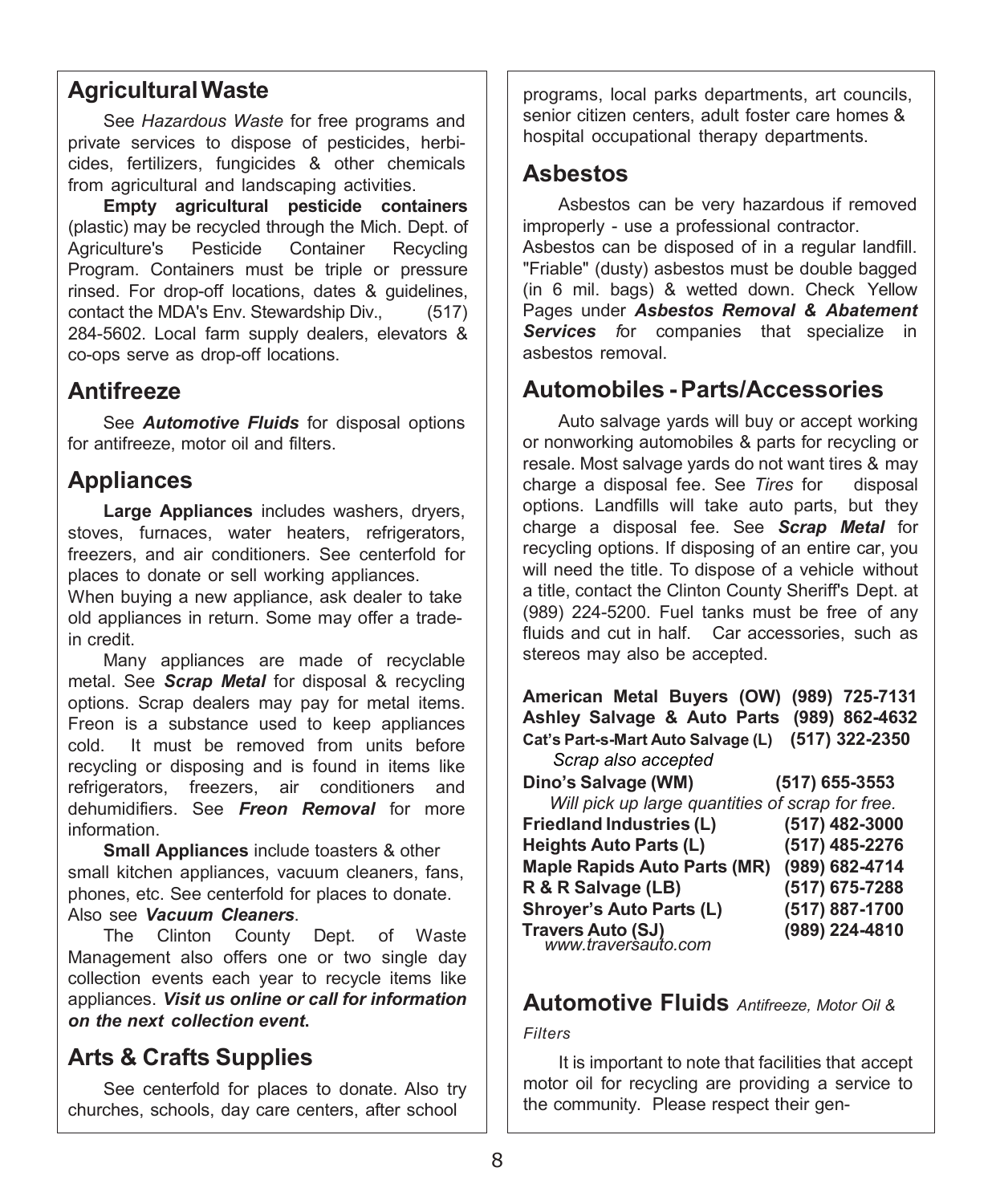erosity & recycle only pure used motor oil. Always call for acceptance guidelines before delivering oil. Those companies listed with an "a", "f" or "o" following their name accept antifreeze ("a"), oil "o" and/or oil filters ("f"). See *Hazardous Waste* to recycle large quantities of auto fluids.

| Autozone <sup>o</sup> (SJ)              | (989) 227-2339 |
|-----------------------------------------|----------------|
| Thorsen's Racing <sup>°</sup> (D)       | (517) 669-1290 |
| Denny's Diagnosis <sup>ao</sup> (L)     | (517) 321-2255 |
| DeWitt Auto Service Center <sup>o</sup> | (517) 669-1165 |
| Gary's Garage (SJ)                      | (989) 224-2072 |
| <b>H&amp;H Mobil (EL)</b>               | (517) 220-0326 |
| <b>Ionia County Resource</b>            | (616) 527-2098 |
|                                         |                |

*f = oil filters; <sup>a</sup> = antifreeze <sup>o</sup> = oil*

**Empty motor oil & antifreeze containers are NOT recyclable, since they contain hazardous residues. Replace tops & dispose of in trash. To dispose of old fluids orthose contaminated with gasoline or other automotive fluids see** *Hazardous Waste* **listings.**

## **Baby Clothes & Equipment**

Includes furniture, strollers, high-chairs, car seats, cribs, playpens, diapers, & clothing. See centerfold for places to donate. Most human services organizations consistently need these items. Some require that the donated equipment meet current safety standards.

#### **Batteries**

**Auto, Marine & RV (Lead Acid Batteries) -** Michigan law requires that all automotive and marine batteries are recycled. Any outlet that sells this type of battery must also accept them back for recycling. Often retailers will give trade-in credit toward a new battery if you recycle an old one. If you buy a new battery and do not recycle an old one, you may have to pay a deposit. Increasingly the value for old lead acid batteries have gone up and as a result some retailers are accepting them for free.

Bee's Sports in St. Johns 1-800-BEES-720, Thorsen's Racing in Dewitt 517-669-1290; H&H Mobil (EL) 517-220-0326, St. Johns Lions Club will accept any lead acid battery for free

**Household Batteries (Alkaline) -** Rechargeable batteries minimize waste & are cheaper to use than disposable batteries. Household battery standards for manufacturing no longer allow the use of mercury and can be disposed of with your household trash. The County's Waste Management Department encourages you to recycle your household batteries, however, as they do contain a number of important resources that can be reclaimed. For information on free recycling drop-off locations for household batteries operated by the county, see Page 6.

**Lithium Batteries** - Some jewelry stores that repair watches accept button batteries from watches, calculators & hearing aids for recycling. Since these batteries contain silver and mercury, they should not be put in the trash. Please use one of the county sponsored free drop-off sites to recycle, see Page 6.

**Rechargeable Batteries -** Nickel Cadmium (Ni-Cd), Nickel Metal Hydride (Ni-MH), Lithium Ion (Li-ion), & Small Sealed Lead (Pb) batteries are recyclable. These are used in power tools, computers, cordless & cellular phones, camcorders, digital cameras & remote control toys. Some national retailers accept any rechargeable battery for recycling, including Sears, Staples, Target and Radio Shack. Please call your local retailer prior to recycling. Rechargeable batteries can also be recycled by the County's Waste Management Dept.; call (989) 224-5186, see Page 6.

## **Bedding & Linens**

Includes sheets, blankets, tablecloths, etc. See centerfold for places to donate. Or call the County's Waste Management Dept. at (989) 224-5186 to find out about special collection events for clothing and textiles.

#### **Beds**

 Includes box springs & mattresses.  **Granger (517) 372 -2800**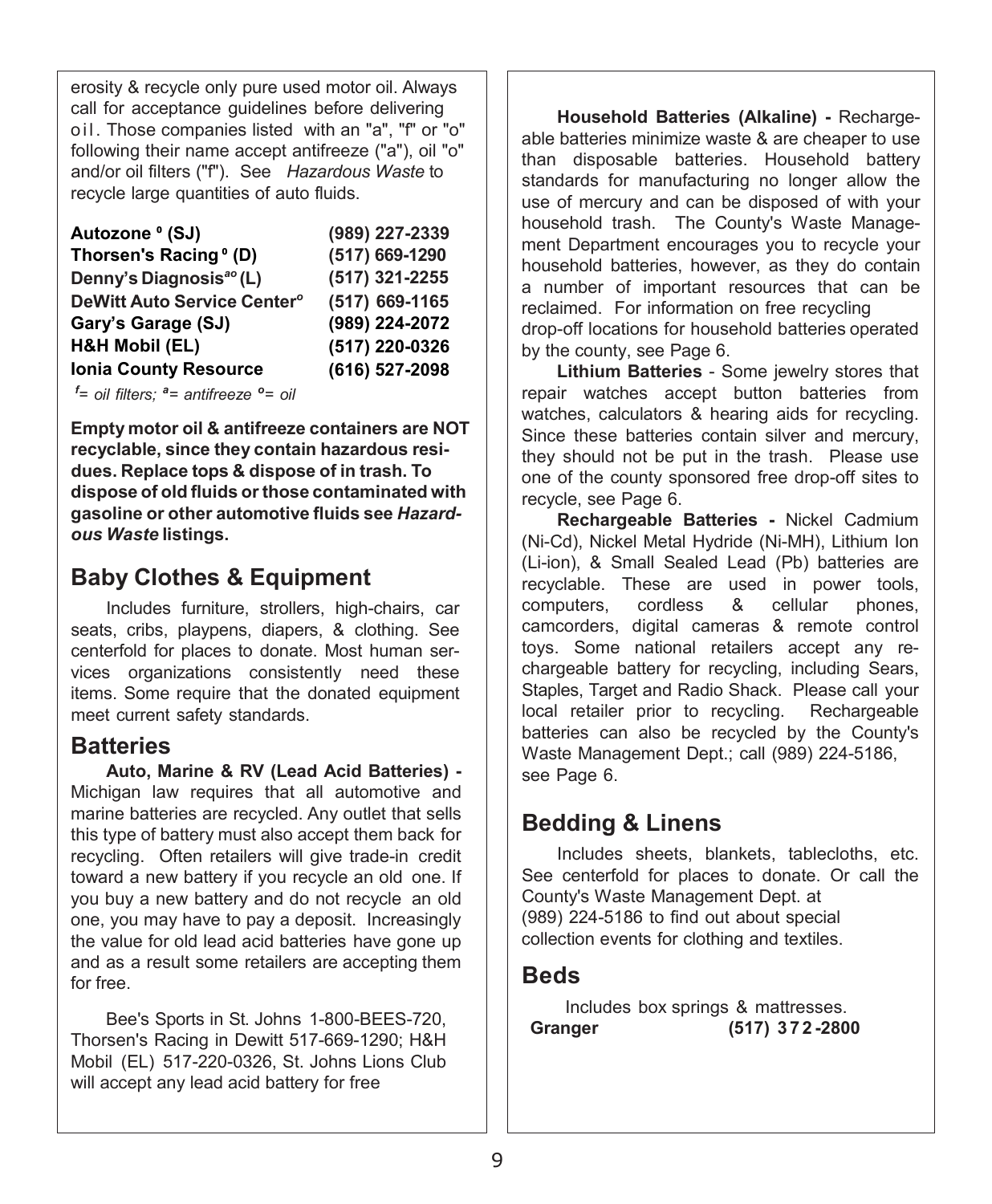See centerfold under *Furniture* and *Other Items/Notes* for places to donate. Most organizations want only good quality beds without stains or holes.

#### **Bicycles**

See centerfold under Bicycles or *Sporting Goods* for places to donate or resell bikes.

**D&K Bike Service (SJ) 989-224-4770** *Seeking mostly mountain bikes & helmets.* 

#### **Books, Audio Tapes, VHS, CD, DVD**

See centerfold under *Books* for places to donate. Check local churches, libraries, schools, hospitals, and senior citizen's centers. Doctor's offices and day care centers may take children's books & videos.

The following locations will accept for donation quality, used books. Most stores are very selective & only want certain types of books. Always call for delivery guidelines before making a trip.

| <b>Curious Book Shop (EL)</b>                 | (517) 332-0112 |
|-----------------------------------------------|----------------|
| Friedland (L)                                 | (517) 482-3000 |
| <b>MSU Surplus &amp; Recycling (EL)</b>       | (517) 355-1723 |
| St. Johns Book Exchange (SJ)                  | (989) 224-7702 |
| The Reading People (L) (books) (517) 485-4949 |                |

The following recycles CD, VHS, and DVD's: **Greendisk (www.greendisk.com) 1-800-305-3475 or 425-392-8700**

#### **Burning Guidelines**

State law currently prohibits backyard burning of household trash as of October 2012. Please call your local fire department for more information on permits for yard waste or recreational burning, or to file a complaint related to burning of trash. You may also visit the Clinton County Department of Waste Management's website for a summ ary of local burning ordinances pertaining to yard waste.

**Note: Permits must be acquired for burning of yard debris whenever the ground is not covered bysnow.**

## **Cameras & Camera Equipment**

See centerfold under *Electronics* for places to donate or sell. Also check the Yellow Pages under *Photographic Equipment* for places that repair, sell or trade camera equipment. Many stores that process film recycle film canisters.

## **Carpets & Rugs**

Look in Yellow Pages under Carpet & Rugs for cleaning & repair services. See centerfold under *Carpets & Rugs* for places to donate.

## **Clocks & Watches**

Check Yellow Pages under *Clocks-Repair* for repair services. Some jewelry stores repair watches. See centerfold under *Appliances-Small* or *Jewelry* for places to donate working clocks & watches.

## **Clothing & Accessories**

Includes pants, shirts, shoes, coats, warm weather gear as well as accessories such as purses, belts, shoes, etc. See centerfold for places to donate or sell on consignment. Donate only clothing that is **clean & in good condition**.

Many resale & consignment shops want only seasonal items due to storage constraints. *NEVER leave clothing or other items on the doorstep of an agency that is not open!*

Children's clothing is sometimes needed at day care centers & schools (especially warm weather gear such as mittens, hats & boots). Vintage clothing may be wanted by theatre groups for costumes - check Yellow Pages under *Theatre-Stage*.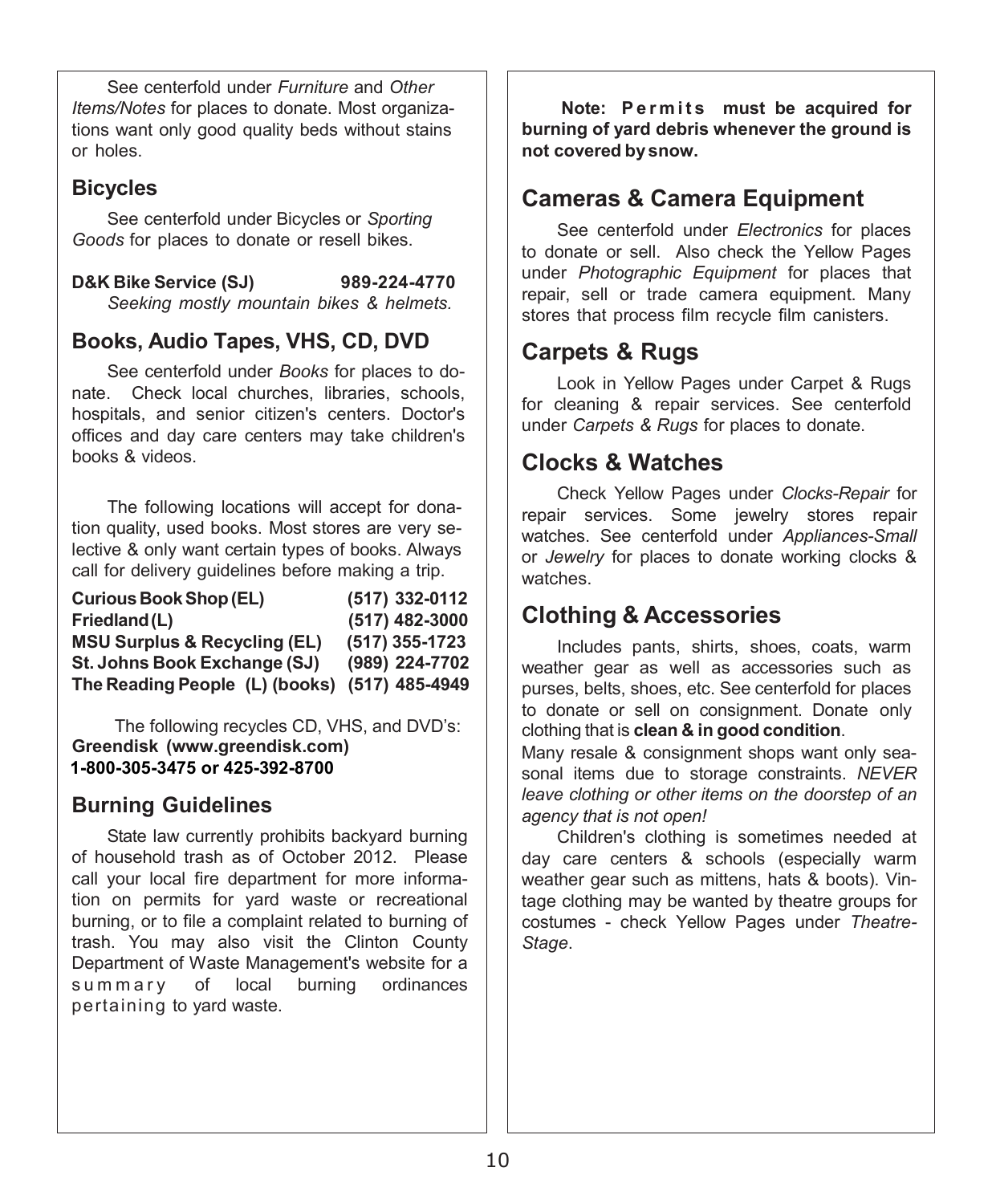## **Collectibles & Antiques**

See centerfold for places to donate. Check Yellow Pages under *Antiques* for places to sell. Theatre groups may want antiques for stage props - check Yellow Pages under *Theatre-Stage.*

## **Computers - Equip. & Accessories**

Computers contain lead, mercury & other hazardous chemicals. They also contain important resources which are highly recyclable. Currently, it is still legal for **residents** to dispose of computers in Michigan landfills. Computers and CRTs (cathode ray tubes as found in monitors) from **businesses** are regulated wastes & should not be disposed of with regular trash. See *Hazardous Waste* for disposal companies.

The Clinton County Dept. of Waste Management also offers two Clean Community Events each year, and electronics are accepted for recycling from residents. *Visit them online or call for information on the next collection event*: (989) 224-5186.

All Goodwill thrift stores accept non-working computers, phones, gaming consoles, printers and related equipment in any condition for recycling for free, but call first for acceptance guidelines. Other electronic equipment must be in good working condition. Many companies listed under *Hazardous Waste* also recycle or dispose of large quantities of computers & electronics.

See *Toner Rechargers* for companies that recharge & recycle toner & ink jet cartridges.

See centerfold under *Electronics* for places to donate or sell good, working computer equipment (the *Other Needs/Notes* box in centerfold indicates which organizations want computers). Check Yellow Pages under *Computers, Used* for more companies that resell computer equipment. **Call for fee schedule!**

| Cleanlites Recycling, Inc. (M) | (517) 676-0044   |
|--------------------------------|------------------|
| Delta Township (L)             | $(517)$ 323-8500 |

### **Concrete & Asphalt**

Concrete, bricks & asphalt are recyclable. The following companies accept broken concrete and/or asphalt (without reinforcement rods & other debris) for recycling. Charges may apply - ask for details about fees & acceptable materials.

| Schlegel, Inc (L)               | (517) 487-5961   |
|---------------------------------|------------------|
| Michigan Paving (L)             | (517) 346-5107   |
| <b>Pitsch Concrete Crushing</b> | $(616)$ 363-5585 |

#### **Construction/DemolitionMaterials**

Includes waste items resulting from construction, remodeling & demolition projects: lumber, siding, shingles, pipes, nails, plumbing/lighting fixtures, etc. See *Trash Hauling Companies* for onsite waste containers.

See *Scrap Metal* for recyclers of construction metals. See *Landfills* for disposal sites.

Some of the following organizations renovate low income housing or train students in construction trades. Call them only if you have construction materials, cabinetry or household fixtures that are in good working condition. Wheelchair ramps & materials to build them are a constant need.

Check Yellow Pages under *Theatres-Stage* for local theatre groups. They may be interested in construction materials, paint & other items for building stage scenes & props. Some contacts are listed below.

| Daggett Recycling                               | (517) 487-2345    |
|-------------------------------------------------|-------------------|
| Granger Landfill(L)                             | $(517)372 - 2800$ |
| Habitat for Humanity Restore(SJ) (989)-227-0000 |                   |
| <b>Habitat for Humanity Restore</b>             | (517) 374-6235    |

#### **Electronics (TVs, VCRs, tapes)**

Includes TV's, stereos, VCR's & radios. See centerfold for places to donate. The Clinton County Dept. of Waste Management also offers two Clean Community Events each year to recycle electronics. Visit them online or call for information on the next collection event; 989-224-5186. **Delta Township accepts electronics year-round at their Recycling Center. Call the Clerk's**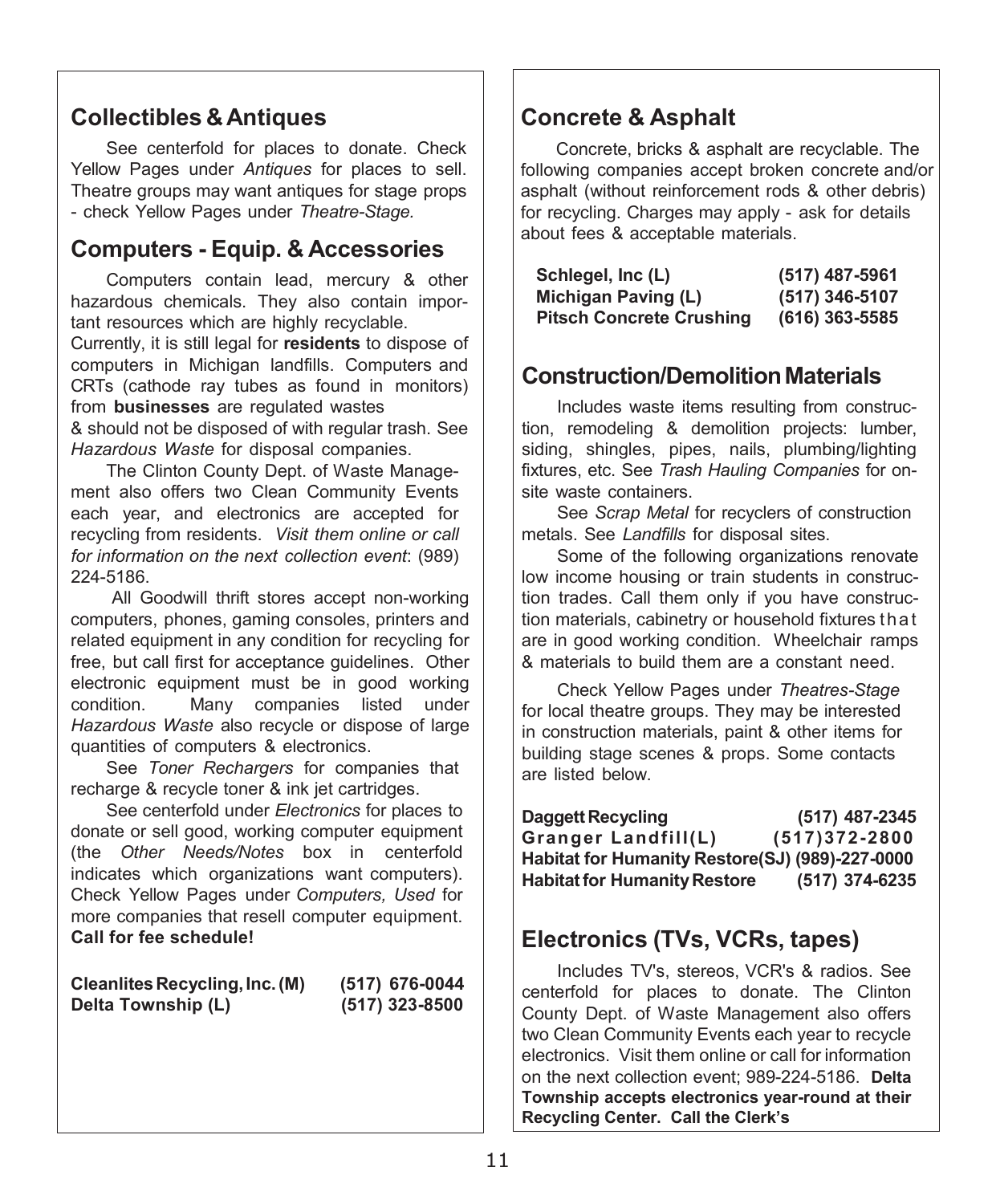**Office @ 517-323-8500.** Habitat for Humanity **DOES NOT** accept non-working computers or **TVs**  except for new, flat screen TVs. Call first for guidelines; see centerfold.

**(989) 227-0000 (517) 482-3000 Habitat for Humanity (SJ) Friedland (no TVs) Padnos Iron & Metal (517) 372-6600**

**Best Buy 517-886-6197:** Accepts up to 32" monitor TV's, flat screens, monitors, DVD players, audio and video cables, cell phones, stereos, appliances and other electronics.

#### **Estates**

Check Yellow Pages under Estate Sales for companies that specialize in liquidating entire estates.

# **Eyeglasses & Hearing Aids**

The Lions Club runs an extensive eyeglass & hearing aid redistribution program. Call for locations of drop boxes and details:

| <b>Bath Township Hall</b>          | (517) 641-6728 |
|------------------------------------|----------------|
| Clinton Co. Sr. Cit. Ctr. (SJ)     | (989) 224-4257 |
| <b>DeWitt Breakfast Lions Club</b> | (517) 669-9216 |
| <b>Grand Ledge Lions Club</b>      | (517) 622-3278 |
| <b>Laingsburg Lions Club</b>       | (517) 525-4598 |
| <b>Ovid Lions Club</b>             | (989) 834-2288 |

A number of organizations listed in the centerfold also accept eyeglasses.

# **Farm Equipment**

Old farm equipment made of steel or other types of metals can be recycled. *See Scrap Metal.*

## **Fire Extinguishers/Smoke Detectors**

When purchasing fire extinguishers, buy the best quality extinguisher you can find. Extinguishers with metal tops can be recharged, last forever & are cheaper in the long run than disposable, plastic varieties.

**Fire extinguishers** with metal tops can be recharged & should be tested every 5 or 6 years. Check Yellow Pages under *Fire Protection Equipment* for service providers. Most service providers will accept old metal-topped extinguish-

ers for recycling. Very old (glass) fire extinguishers must be disposed of as a hazardous waste, *See hazardous waste.* Do NOT throw in the trash or touch their contents.

Disposable, plastic fire extinguishers should be discharged into a trash can to depressurize & then disposed of with regular trash. (The following do not accept smoke detectors only fire extinguishers.)

**De Lau Fire & SVC (L) (517) 321-1111**

**Smoke detectors** contain small amounts of radioactive materials. However, they may be disposed of with regular trash. Do not disassemble units. If you have a large quantity of smoke detectors to dispose of, contact the landfill to let them know you're bringing them in.

For disposal of BRK Electronics, First Alert, and Family Guard smoke alarms, information is on the back of the devices to call them at 1-800- 323-9005.

#### **Food**

**Nonperishable Food** includes unopened canned goods, bakery products, non-expired etc. **Capital Area Comm. Services (SJ)** 

**(989) 224-6702 Greater Lansing Food Bank (L) (517)853-7800 Lansing City Rescue Mission (517) 485-0145 The Basic Needs Center (SJ) (517)230-4618** (also accepts perishable food)

**Prepared Food** - Includes commercially prepared cooked, hot food in large quantities.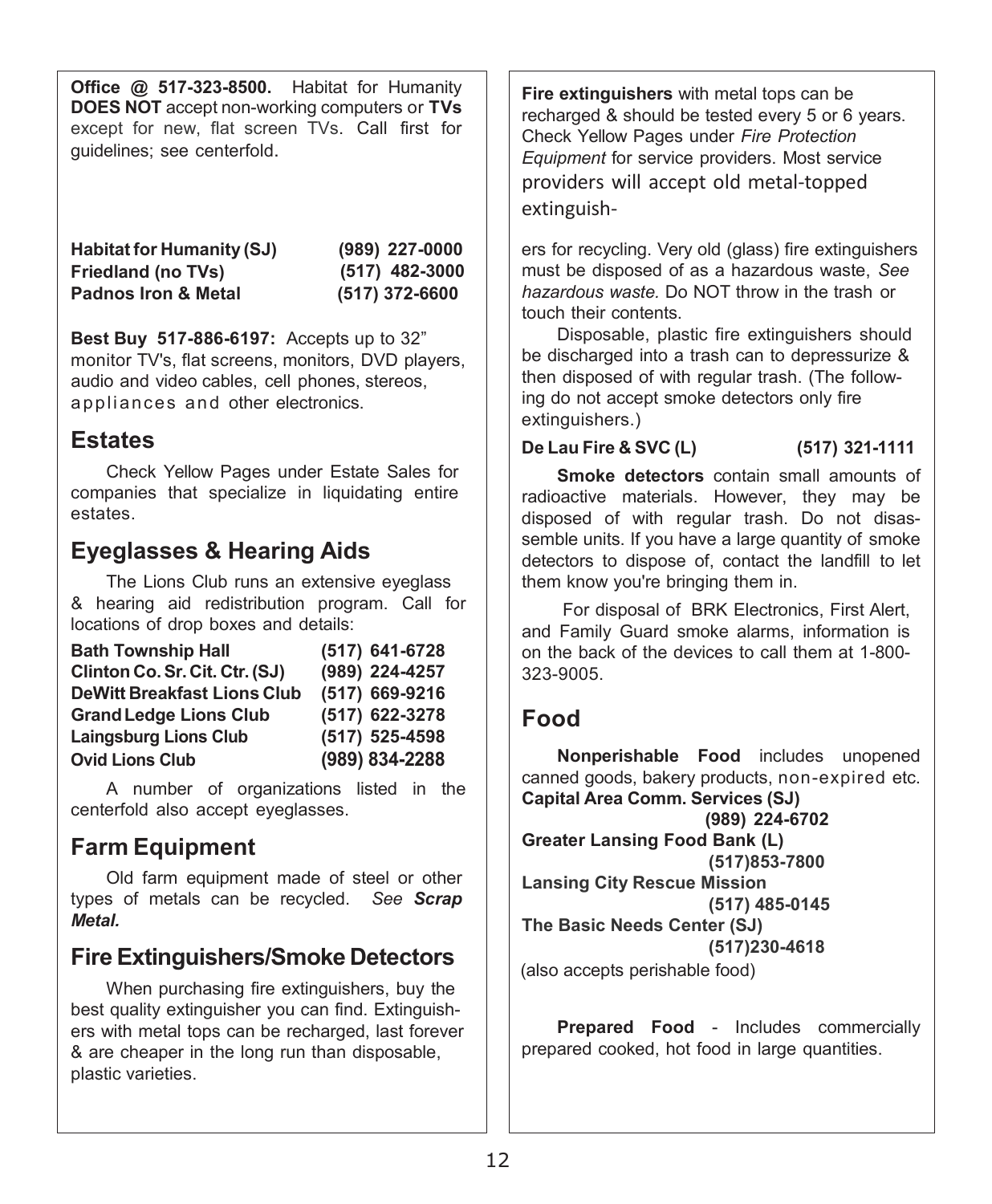**Cooking Oil -** Leftover cooking oil and grease from turkey, chicken, fish, bacon and ground beef you cooked or deep fried can be recycled.

**DelhiTownshipWWTP (517) 699-3873 Delta Twp. Recycling Center (517) 323-8500**

## **Freon Removal**

In order to maintain cool temperatures, Freon is used in appliances such as refrigerators, freezers, air conditioners and dehumidifiers. **A licensed technician must remove the Freon before an appliance can be disposed or recycled.** If buying a new appliance, ask your dealer to take your old one. If you are disposing of an old one, you must remove the Freon. *Be sure to get a certificate of removal!* Stick to local companies, & ask about their fee in advance! Freon-containing appliances are accepted at the Clinton County Clean Community events for a charge of \$10. The following businesses have technicians who remove Freon for a reasonable fee (\$20-\$45):

| Dino's Salvage (WM)         | (517) 655-3553 |
|-----------------------------|----------------|
| Granger Landfill (L)        | (517) 372-2800 |
| Padnos Iron & Metal (L)     | (517) 372-6600 |
| (NO FEES charged at Padnos) |                |

# **Fuel & Fuel Tanks**

**Underground or above-ground fuel storage tanks** require special handling prior to disposal or recycling. Most scrap metal dealers will accept them for recycling, but they require the tank to be cleaned & cut open. Clinton County recom- mends that residents hire a professional contractor to remove & dispose of fuel tanks due to risk of injury, explosion or contamination.

The following companies provide tank removal services, including disposal of leftover fuel. If you need to have groundwater tested, use a different company than the one removing the tank. Also, check Yellow Pages under *Tanks-Removal, Oils-Waste, & Env. Svcs.* for more companies that provide these services.

**Bill Begole & Company(L) (517) 482-2500 Valicor Environmental Services (Inkster) (313) 724 - 8600**

**Pressurized fuel tanks**, such as propane tanks for motor homes & gas grills, are refillable. No state or federal disposal guidelines exist for these items. Call propane dealer & ask if they'll take unwanted tanks. Check Yellow Pages under *Gas-Propane*. Do NOT throw in trash or recycling bin. The Clinton County Dept. of Waste Management offers two Clean Community Events each year to safely dispose of hazardous waste like pressurized fuel tanks.

*Visit them online or call for information on the next collection event*: (989) 224-5186.

# **Furniture & Household Goods**

See centerfold for places to donate. Donate only good, clean, usable items. Agencies that accept furniture & household goods generally also accept beds, lighting & window treatments. Most do not accept carpeting.

Some older furniture is of higher quality than much of what is sold today. Before throwing away an old piece of quality furniture, consider if it can be repaired, refinished or reupholstered. Check Yellow Pages under *Furniture Repair & Refinishing* or *Upholsterers*.

# **Grocery Bags**

**Brown paper grocery bags** may be recycled through most recycling programs with newspapers or corrugated cardboard.

**Plastic grocery bags** are recycled by a few grocery store chains. Meijer, Wal-Mart & Kroger stores accept plastic shopping bags. Call local stores for details. Remove receipts & any other items before recycling. Reuse plastic grocery bags to line wastebaskets or for other uses. Or avoid generating them in the first place by shopping with reusable canvas or cloth bags, which can be purchased at many health food stores. The Lansing City Rescue Mission will periodically accept clean bags, but call first to determine if they are needed.

| Wal-Mart (SJ) | (989) 224-8099   |
|---------------|------------------|
| Kroger (SJ)   | $(989)$ 224-6841 |
| Meijer (D,B)  | $(989)$ 669-4738 |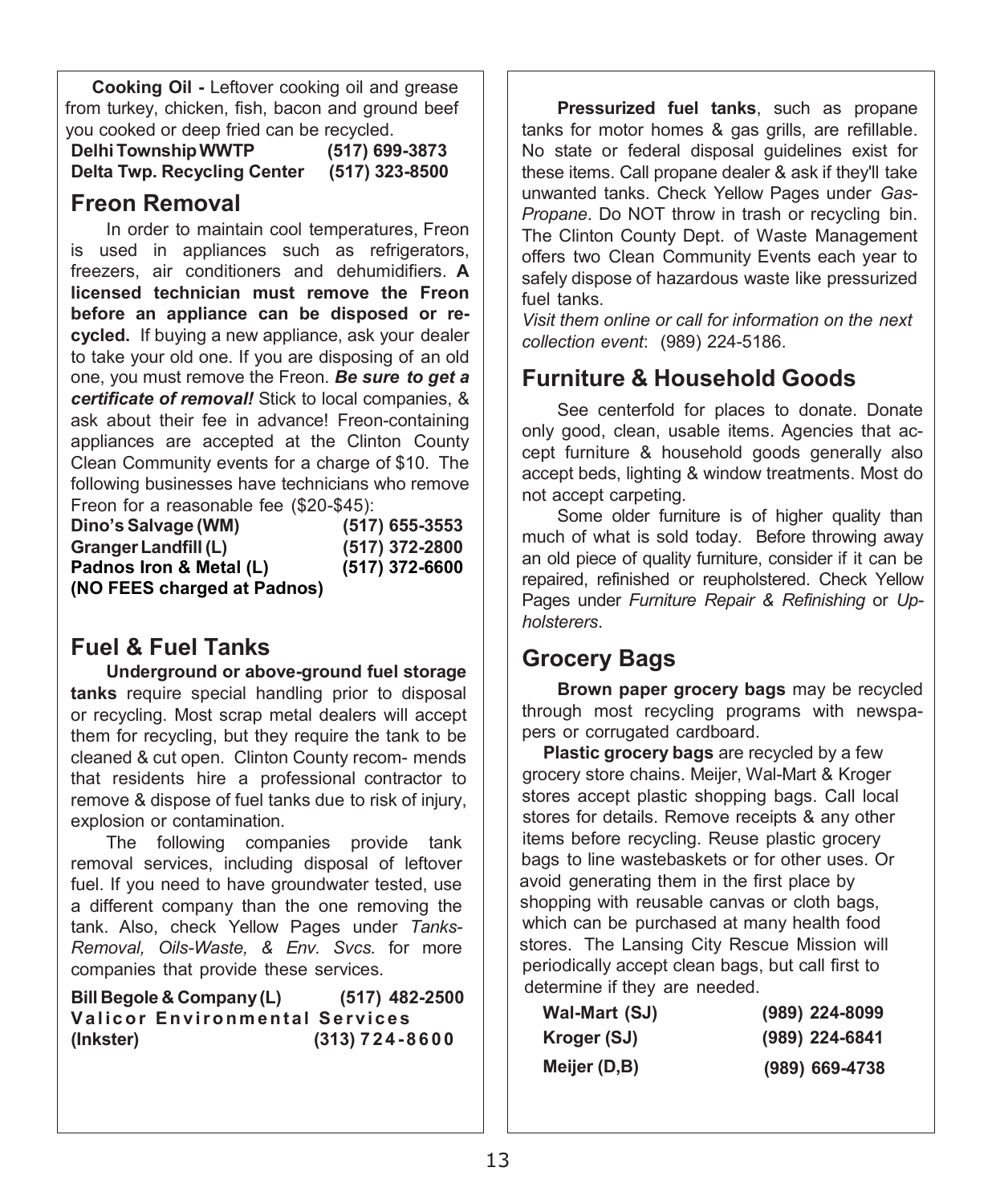### **Guns &Ammunition**

Unwanted guns & ammunition may be disposed of through local police agencies. Call for transport quidelines.

| (517) 641-6271 |
|----------------|
| (989) 224-5200 |
| (517) 669-9131 |
| (517) 669-6578 |
| (989) 834-5335 |
| (989) 224-6721 |
|                |

#### **Hazardous Household Waste**

Includes cleaning supplies, pool chemicals, paints, varnishes, old or contaminated fuels, adhesives, & more. Do **NOT** throw in trash. Each year the Clinton County Department of Waste Management offers two Clean Community Events to safely dispose of household hazardous waste materials for free. *Visit them online or call to find out when the next collection event will be held.*

Clinton County residents & farmers may also safely dispose of, free of charge, agricultural and landscape chemicals and mercury-containing products with both Ionia and Ingham County, who operate permanent drop-off sites.

**Ionia Co Resource Recovery (616) 527-2098** 

#### **Hazardous Waste - Agricultural,**

#### **Commercial and Industrial**

Includes hazardous waste items from agriculture, business or industry. The companies below provide hazardous waste disposal services for a fee. Small businesses that qualify as Conditionally Exempt Small Quantity Genera- tors (CESQG) can participate in Clinton County's Clean Community Events held twice each year. Farmers can drop-off pesticides free of charge thru Clinton, Ingham and Ionia County Programs.

#### **Clinton County DWM 989-224-5186**

| <b>Cleanlites Recycling (M)</b><br>(Accepts universal waste, only) | (888) 676-0044 |
|--------------------------------------------------------------------|----------------|
| Drug & Laboratory (Plainwell)<br>www.dld-inc.com                   | (800) 685-9824 |
| <b>EQ Detroit, Inc</b>                                             | (517) 284-6546 |
| Ionia Cty. Resource Recovery                                       | (616) 527-2098 |
| <b>Marine Pollution Control</b>                                    | (313) 849-2333 |
| <b>Pitsch Sanitary Landfill</b>                                    | (616) 794-3050 |
| Safety Kleen (M)<br>www.safety-kleen.com                           | (517) 676-6221 |
| SQS Inc. (ERG Environmental) - Livonia                             |                |
|                                                                    | 437-9650       |

*[www.ergenvironmental.com](http://www.ergenvironmental.com/)*

#### **Jewelry**

See centerfold for places to donate. Broken jewelry (beads, chains, etc.) is of interest to organizations that accept *Arts & Crafts Supplies* (see centerfold).

#### **Kitchen Items, Dishes & Cookware**

Includes cutlery, dishware, glassware, baking dishes, pots & pans, gadgets, and small kitchen appliances. See centerfold for places to donate.

#### **Landfills & Waste Transfer Stations**

The following area landfills and transfer stations are open to the public. When transporting materials, always cover your load - it's the law, and landfills will charge extra for loads that are not covered.

| <b>Republic Serv. of West MI</b>       | (877) 698-7274 |
|----------------------------------------|----------------|
| Daggett Container (L)                  | (517) 487-2224 |
| Sheridan Road at Bus. 27, Lansing -    |                |
| Construction & Demolition debris only! |                |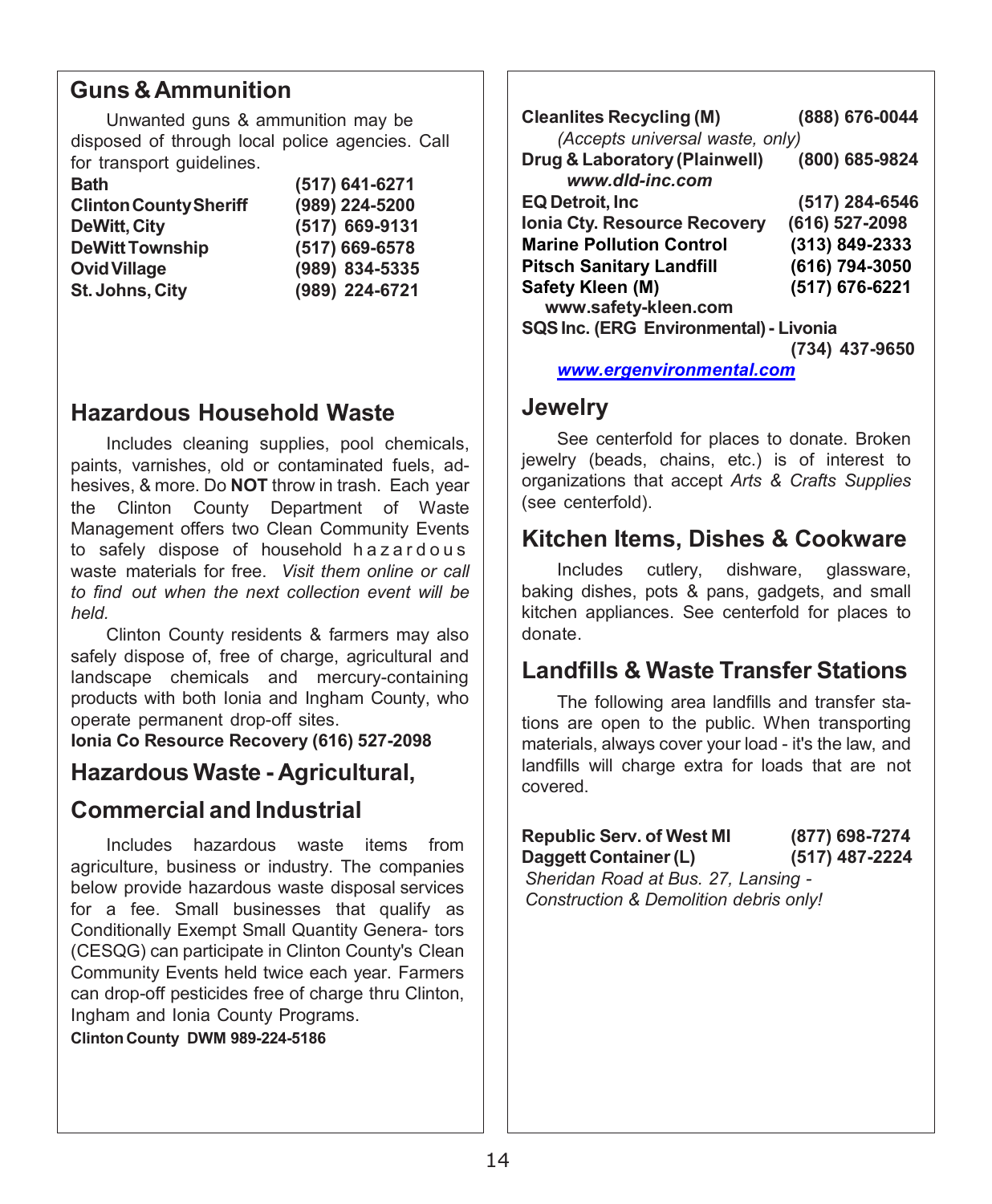**GrangerLandfill (517) 372-2800** *16980 Wood Road, Lansing* **PitschSanitaryLandfill (616) 794-3050** *E. of Belding, about 8 miles N. of Ionia* **Venice Park RDF (810) 621-9080** *10 miles E. of Owosso, just S. of M-21* **Waste Management Inc. (517) 655-4106** *2450 E. Grand River -Williamston transfer station*

## **Lawn & Garden Tools & Equip.**

Includes rakes, hoes, trimming equipment, hoses, lawn mowers, tillers, etc. Schools may accept tools & supplies for classroom gardens. See centerfold for other places to donate. Some garden centers can reuse plastic pots & flats. Plant pots & seedling containers can be recycled, if a program is available locally. *Call the Clinton County Dept. of Waste Management to find out if a program is available:* (989) 224-5186.

When buying new equipment such as tillers & lawn mowers, ask about trade-in credit for your old equipment. See *Scrap Metal* for places to recycle old lawn mowers, tillers & other metal equipment.

## **Leather Goods & Luggage**

See centerfold for places to donate. Check Yellow Pages under *Leather* or *Shoe Repair* for places that clean & repair leather items.

## **Light Bulbs/Fluorescent Lights**

At this time, household light bulbs & small quantities of fluorescent tubes can be disposed of with household trash or taken to a Clean Community Event.

**Compact Fluorescent Lights** (CFL) are highly energy efficient but do contain a small amount of mercury. The following will recycle them free:

| Lansing Board of Water & Light (L) (517) 702-6006 |                |
|---------------------------------------------------|----------------|
| Gilberts True Value (D)                           | (517) 669-1200 |
| Home Depot (L)                                    | (517) 323-0229 |
| Lowe's (L)                                        | (517) 622-5755 |
| <b>Batteries Plus (L-Frandor)</b>                 | (517) 203-0100 |
| <b>Standard Electric (L)</b>                      | (517) 487-3232 |
| <b>Cleanlites Recycling (M)</b>                   | (888) 676-0044 |

**Large quantities of fluorescent tubes from a business can be recycled for a fee.** *For a list of service providers see Hazardous Waste.*

The items are also accepted at the County's Clean Community Events for a fee. *Contact the Department of Waste Management for more information (989) 224-5186.*

### **Medical Supplies, Equip. & Drugs**

**Drugs -** Do not flush pharmaceuticals down the toilet. Water treatment facilities cannot filter the chemicals and they end up in surface and ground waters. Dispose of medications responsibly through collections sponsored by the Clinton County Department of Waste Manage- ment (989) 224-5186. All Meijer & Sparrow Pharmacies now accept all pills and tablets year round, free of charge.

**Syringes** - See page 6 for information on the Sharps Safe Disposal Program offered for FREE by the Clinton County Department of Waste Management. **Granger Disposal – Driveway #9**

**Medical Equipment & Unused Medical Supplies** - Beds, commodes, unused IV supplies, walkers, wheelchairs, crutches & even wigs may be donated or sold on consignment:

**Motor Oil & Filters** See *Automotive Fluids*

# **Musical Equipment & Supplies**

Includes instruments, recordings, equipment, sheet music & books. See centerfold for places to donate. Check *Musical Instruments* in Yellow Pages for businesses that buy or accept used musical instruments, equipment, & supplies. **Please call for more details!** Other places that might accept instruments, recordings, or sheet music include schools, day care centers, churches, libraries, senior citizen's centers, camps & local theatre groups.

**ElderlyInstruments (L) (517) 372-7880**

*Accepts string instruments.*

## **Office Equipment & Supplies**

Check Yellow Pages under *Office Furniture, Remanufactured* for companies that buy & refurbish "systems" office furniture. See centerfold under *Furniture* for places to donate individual desks, chairs, etc. See centerfold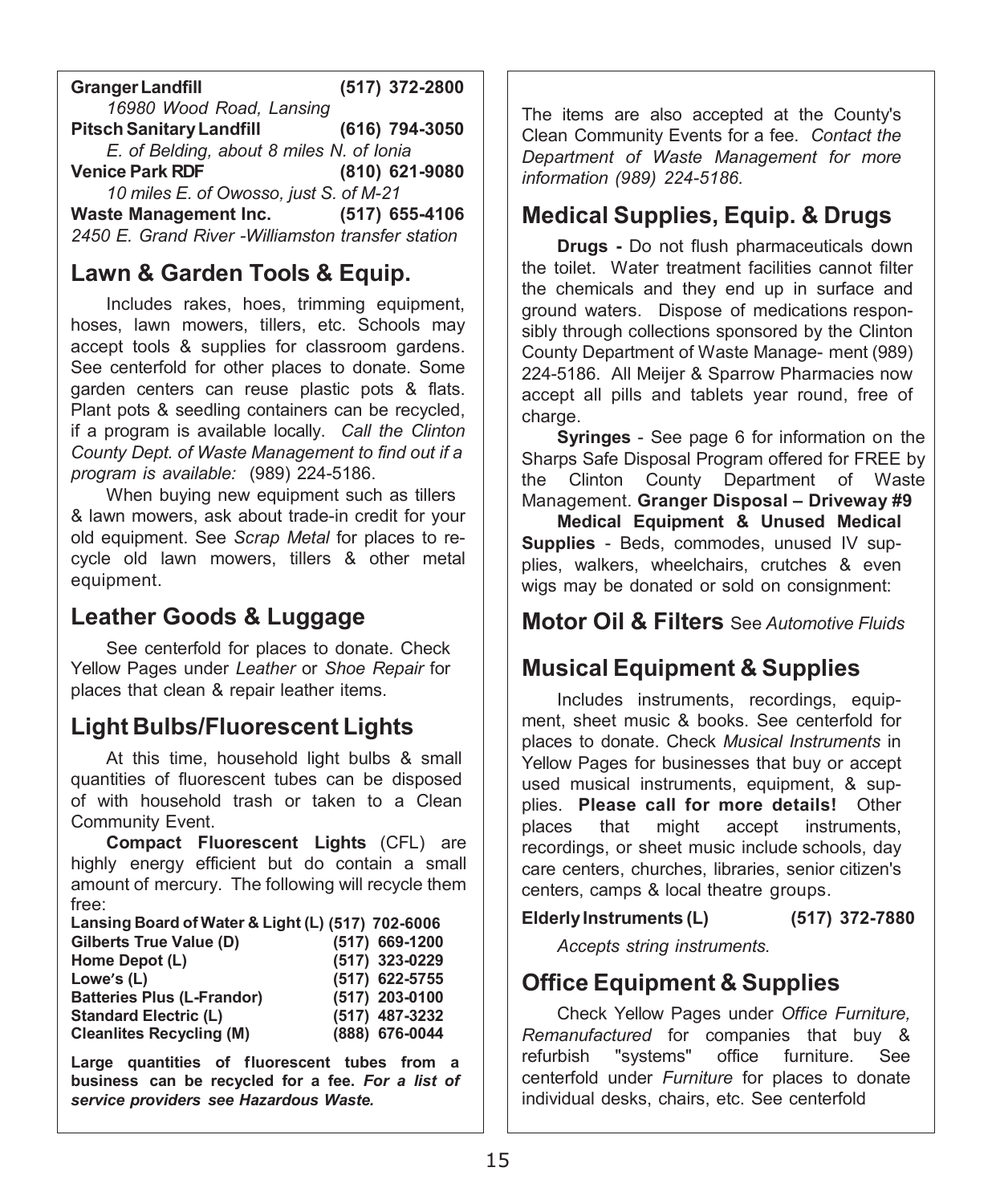Under *Office Equipment/Supplies* for places to donate or sell file cabinets, adding machines, etc. Also check local schools and vocational training programs. See *Scrap Metal* to recycle metal file cabinets and desks.

# **Paint Products**

**Latex (Water-Based) Paint** - Latex paint can be disposed of with regular trash if it is *completely dry and hard.* For faster drying, leave top off can in ventilated area & mix in plain kitty litter or sawdust. To dry large quantities, poor thin lay- ers of paint into a lined cardboard box until each layer dries.

**Oil Based (Alkyd) Paint, Varnishes, Stains, Thinners** - Do NOT dispose of in household trash. See *HHW* for disposal info.

**Lead-based Paint** - Most homes built before 1978 contain lead-based paint! Lead-based paint (including dust from sanding or chips from peeling paint or poorly fitted doors & windows) is extremely hazardous and can cause permanent brain damage in children. Be sure to do careful research and follow all recommended steps and precautions before removing any lead-based paint. Never use old paint that may contain lead! Save for a Clean Community Event coordinated by the Clinton County Dept. of Waste Management twice each year. Call (989) 224-5186 for dates. Lead test kits are available at most hardware stores.

## **Pallets**

Wooden pallets can be recycled, rebuilt or be ground up and used for mulch or fuel. The following companies will accept them.

**Kamps Pallets, Inc. (L) (517) 322-2500**

#### **Paper Shredders**

Office paper and files can be recycled! A number of companies in MI provide on-site confidential document shredding or will pick up in Clinton County.

| (248) 542-7970 |
|----------------|
| (989) 224-0000 |
| (517) 482-3000 |
| (616) 419-8080 |
|                |

**Shred Nations (L) (517) 940-4623**

## **Personal Care Items**

Includes soap, makeup, hair-care items, combs & brushes, nail polish, toiletries, etc. See centerfold for places to donate new, unused products.

# **Pet Equipment & Supplies**

Includes pet carriers, leashes, bowls, collars, pet food, bleach, blankets & towels. See centerfold for places to donate. Boarding kennels or veterinarians may also accept these items.

### **Plastics - #3, #4, #5, #6, #7**

The following sites accept plastics #3-#7:

**Fowler**, (Behind Fowler DPW, North Drive) **Maple Rapids**, (Union Street next to Community Center) Westphalia, (Village Office – 1<sup>st</sup> & 3<sup>rd</sup> Saturday of the month) **Granger Recycling Center** (16936 Wood Road, Dewitt) **Watertown Twp Hall** (12803 S. Wacousta Rd, Grand Ledge) **MSU Public Drop-OffSite** (Across from the Surplus Store & Recycle Center on Campus, Farm Lane & Service Dr)

All plastics, EXCEPT STYROFOAM, are accepted free of charge at these sites. Styrofoam recycling locations are provided on Page 17. For assistance in locating MSU's Public Drop-off Site call (517) 355-1723.

# **Plumbing/BathroomFixtures**

Includes toilets, tubs, vanities & sinks. See *Construction & Demolition Materials* for places to donate (most items must be in excellent condition and up to current code to donate). Metal fixtures & pipes are recyclable - see *Scrap Metal* for recyclers.

# **Recreational Vehicles**

See centerfold.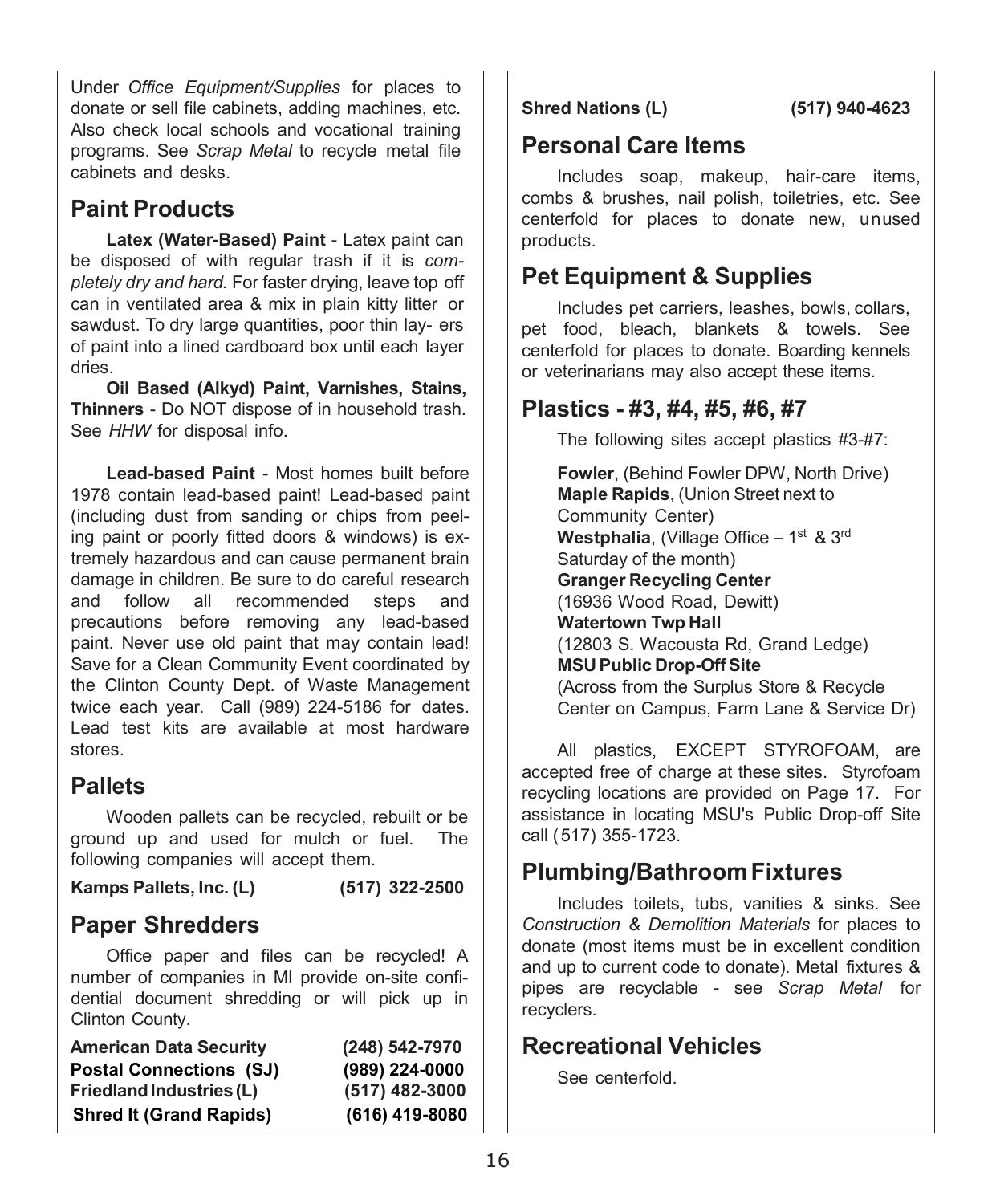### **Recycling - Household**

Clinton County and some local communities offer curbside or drop-off recycling services. For complete information, call the County's Dept. of Waste Management or visit them on the web. See Page 5 for a listing of available programs.

#### **Recycling - Business or Commercial**

Most waste haulers provide some level of services to businesses. Some firms will accept a full range of recyclables (glass, plastic, paper, etc.). Others only offer recycling of corrugated cardboard and/or paper. See *Trash Haulers*.

## **School Supplies**

Includes notebooks, pens & pencils, rulers & other tools. Check day care centers, preschools or churches for places to donate. Start a free "supplies bank" at your school so extra supplies are always on hand for students in need.

## **Scrap Metal**

Aluminum, brass, copper, steel and other metals are all recyclable. Scrap metal dealers will sometimes pay for metal delivered to their facilities: appliances, tubing, cast iron, construction steel, car parts, lawn mowers, aluminum window frames, large power tools & farm implements. Some recyclers do not want Freon containing units if it has not been removed. See *Freon* for more information. If disposing of fuel tanks, they must be free of any remaining fluids, and dealers may require that they are cut in half, or have a hole drilled into them to ensure they are empty.

Scrap metal dealers may be able to provide names of independent scrap haulers who will come to your home for large items. Also, most auto salvage yards will take scrap metal - see<br>Automobiles - Parts/Accessories. The Clinton Automobiles - Parts/Accessories. County Dept. of Waste Management also offers two single day collection events each year to recycle materials like scrap metal. *Visit them online or call for information on the next collection event***.**

**Ashley Salvage & Auto (Ashley)**

 **(989) 862 -4632**

**Best Buy (various locations take appliances!) Cat's Part-s-Mart Auto Salvage (L) (517) 322-2350 Daggett Recycling & Container(L) (517) 487-2224 Dino's Salvage (WM) (517) 655-3553** *Will pick up large items up for free.*  $Friedland Industries (L)$ **Granger Landfill (L) (517) 372-2800 Great Lakes Electronic Recycling (888) 392 -7831 Omni Source (J) (517) 787-4940 Ovid Iron & Metal (O) (989) 834-5422 Padnos Iron & Metal (L) (517) 372-6600 PitschSanitaryLandfill(Belding) (616) 794-3050 Portland Iron & Metal (517) 647-6476 R & R Salvage (LB) (517) 675-7288 Shroyer's Auto Part St. Johns Lion's Club (517) 887-1700 (989) 640-1313**

## **Sewing Machines**

See centerfold.

## **Sporting Goods**

Includes all kinds of sporting goods and exercise equipment. See centerfold for places to donate or sell. Consider conducting an equipment swap at schools or clubs. Some bike and camera shops will give credit for a used trade-in. Also check local schools, and community education and parks & recreation departments.

# **Shingles**

**On Demand Dumpster Company (L) (517) 899-1560**

# **Styrofoam (#6 Polystyrene)**

So many kinds of plastic foam products exist today that it is often hard to tell recyclable polystyrene from other types of plastic foam. In general, recyclable polystyrene products easily crack in half with a "pop." Look for the #6 symbol (above) on foam products before recycling. The following #6 polystyrene foam products can be recycled at the Clinton County sponsored collection site located at Swegles and Steel in downtown St. Johns: egg cartons, meat trays, foam clamshells, packing blocks & coolers. Make sure material is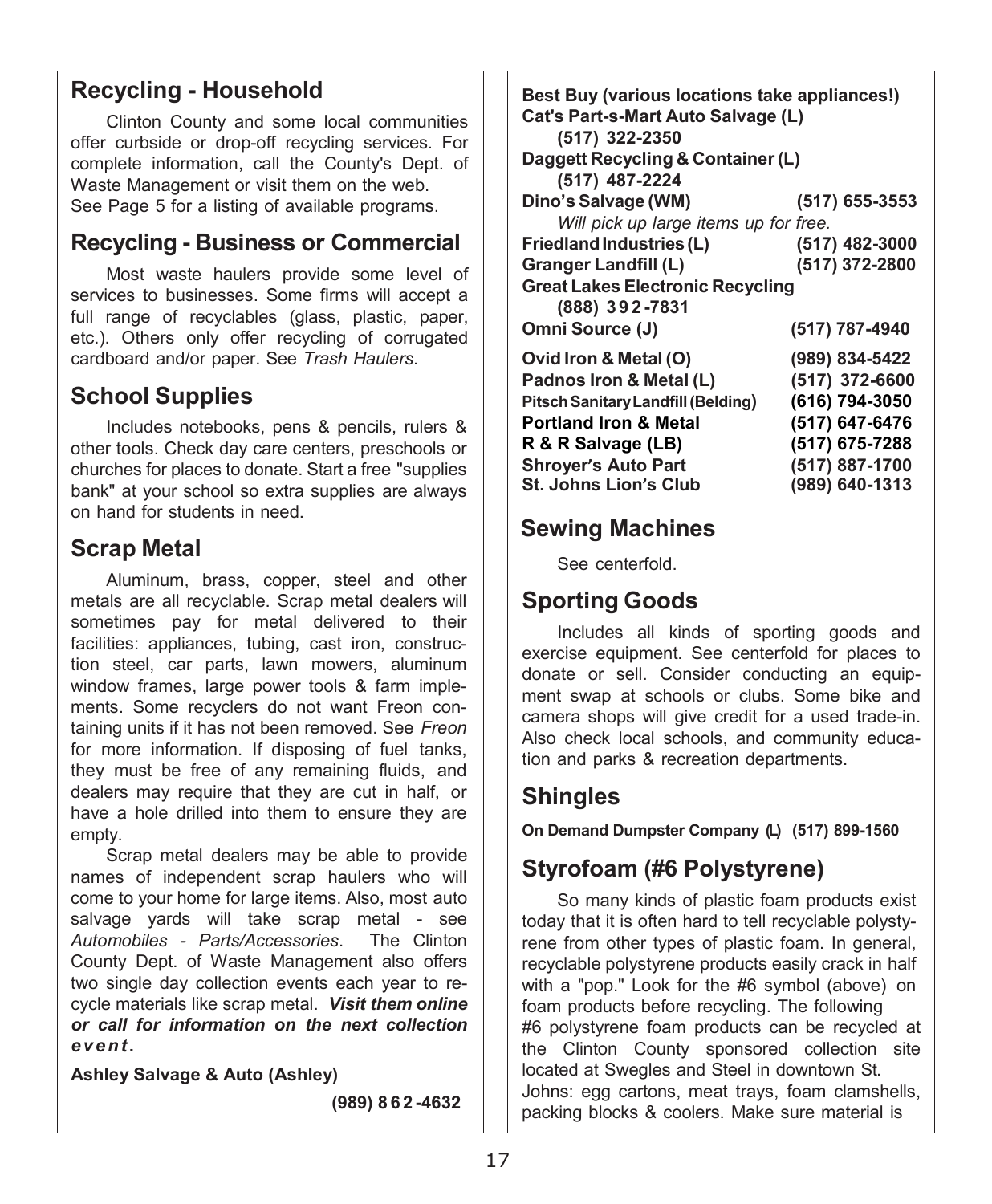clean and free of food. Do NOT recycle pink or blue Styrofoam insulation, as they contain fire retardant. Do NOT recycle clear #6 polystyrene.

**Dart Container (Mason (800) 248-5960** - NO packing peanuts *[www.dartcontainer.com](http://www.dartcontainer.com/)* **Meridian Township (H) (517) 703-4498** - NO packing peanuts **Postal Connections (SJ) (989) 224-0000** (packing peanuts only) **St. Johns Lion's Club (989) 640-1313**

### **Thermometers**

See Page 7.

### **Tires**

Expect a charge of \$1-\$5 each to dispose of car tires, more for truck or tractor tires. The best way to avoid a disposal problem is to buy tires from a Dealer who will dispose of your old ones, although dealers may charge their customers a disposal fee. Clinton County holds periodic collections for tires and other items. Call (989) 224- 5186 for more info. It is now illegal to dispose of tires into landfills. The following tire dealers will accept your old tires for a fee:

| All-Tech Auto & Towing (LB)           | (517) 651-5043 |
|---------------------------------------|----------------|
| <b>Budget Tire(SJ)</b>                | (989) 224-3100 |
| <b>CM Rubber Technology (CO)</b>      | (989) 465-0200 |
| Discount Tire & Battery (F)           | (989) 593-2800 |
| <b>Environmental Rubber (FL)</b>      | (810) 789-1222 |
| <b>First Class Tire Shredder (CL)</b> | (810) 639-4466 |
| Granger Landfill (L)                  | (517) 372-2800 |
| Grand Ledge Auto & Tire (GL)          | (517) 627-2176 |
| <b>Hub Tire Center (SJ)</b>           | (989) 224-3218 |
| <b>Pitsch Landfill (Belding)</b>      | (616) 794-3050 |
| Quality Tire (L)                      | (517) 321-0119 |
| <b>Reliable Tire Service (Elsie)</b>  | (989) 862-4266 |
| <b>Tasmanian Tire Co. (Holt)</b>      | (517) 694-9201 |

# **Toner (Laser) & Ink Jet Recyclers**

**Laser and Ink Jet Cartridges** from many kinds of printers can be refilled for much less than the cost of new cartridges. Some compa-

nies offer free pick up. For recycling locations, please refer to top of page 6.

#### **Postal Connections (SJ) (989) 224-0000**

The Clinton County Administrative Services Dept offers a collection box to recycle laser and ink jet cartridges. Please be sure to individually bag items to be recycled. The drop box is located outside Suite 2100, Suite 1500 or Suite 1100 (City office) of the Clinton County Courthouse, 100 East State Street, St. Johns.

### **Tools**

Includes hand tools & power tools. See centerfold for places to donate. See *Scrap Metal* for places to recycle large, metal power tools.

### **Toys**

Includes all children's toys. See centerfold for places to donate. Also check local day care centers, preschools, churches, community centers, and doctors' offices. Toys must be clean and in good condition.

# **Trash Hauling Companies**

A variety of companies provide residential and commercial trash collection services in Clinton County, as well as on-site construction or business waste containers. When contracting for household waste services, ask the following questions:

- Is curbside recycling included with trash collection, or is there an additional fee?
- **•** Is yard waste collection included, or is there an additional fee?
- **•** Do special arrangements need to be made for the collection of large items? Costs?
- **•** In addition to carts, Granger also offers a bag service to residents, a substantial savings over subscription services with a cart.
- **•** Are you required to purchase special bags?
- **•** Does the company provide trash containers of different sizes? If so, can you save money by recycling and using a smaller trash container?
- **•** Can you cancel or change your service at any time without a penalty charge?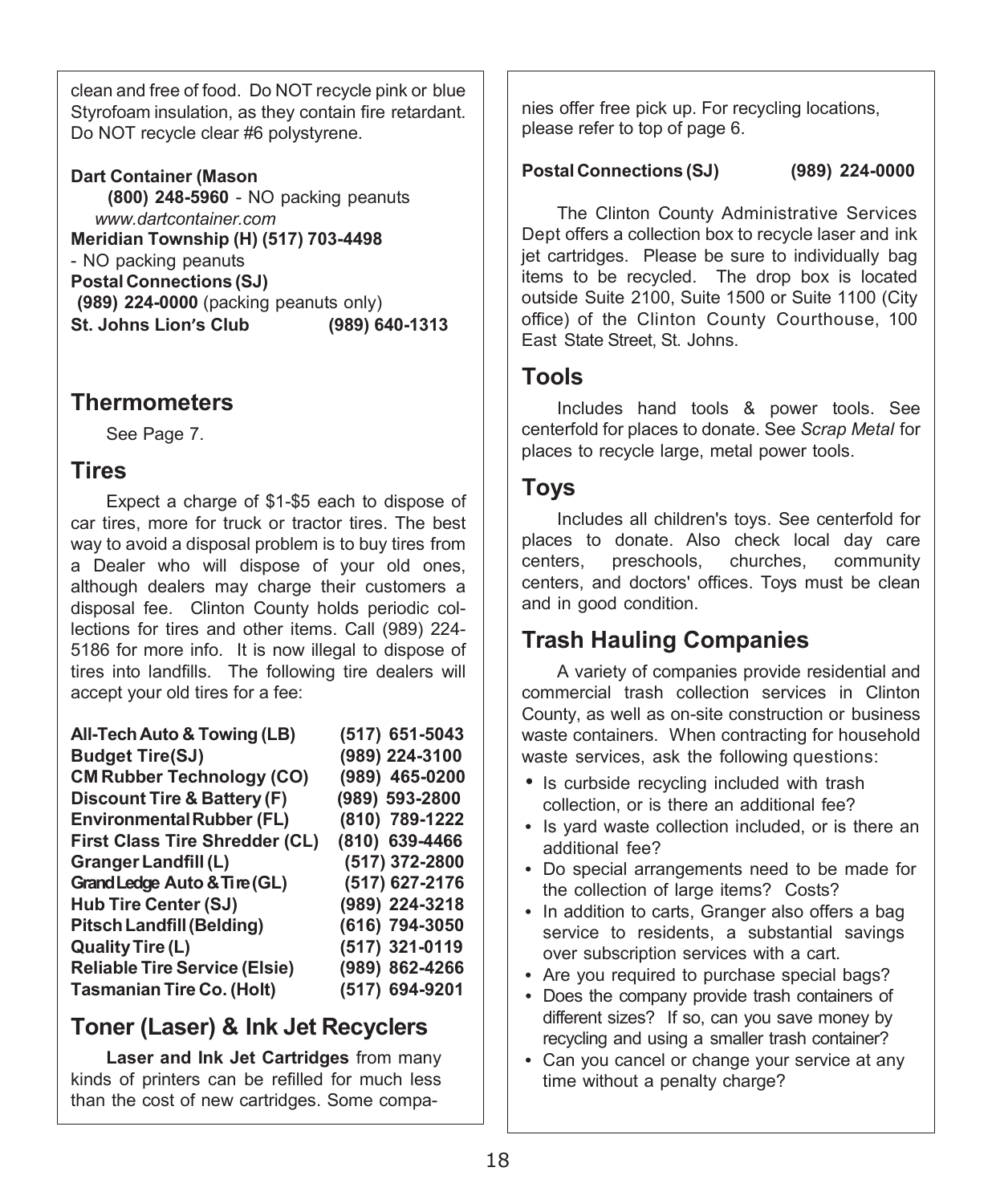| <b>Republic Services (Jenison)</b>  | (877) 698-7274 |
|-------------------------------------|----------------|
| <b>Republic Services (Marshall)</b> | (888) 249-5112 |
| Daggett Container (L)               | (517) 487-2224 |
| <b>Granger Companies (L)</b>        | (517) 372-2800 |
| Waste Management, Inc.              | (517) 507-5225 |

#### **Pay as You Throw Programs**

Do you generate just a small amount of trash? If so, ask your hauler about "Pay as You Throw" or "Pay Per Bag" programs. Through these programs, customers buy special bags from the hauler which are collected as you set them out, avoiding the expense of monthly cart or pick-up fees. Paying by the bag usually saves money for customers that generate 2 bags of trash per week or less.

#### **Large Item Disposal**

Your hauler may allow you to pay an extra fee to have large items collected at your curb with your regular trash. Call your trash collection company and ask for details.

#### **Vacuum Cleaners**

See centerfold under *Appliances, Small* for places to donate working vacuums. When buying new, ask for trade-in credit. Check Yellow Pages for places that repair vacuums. Take working or broken vacuums to:

**Lam's Sweeper Shop (L) (517) 372-2650**

## **VHS Tapes**

**GreenDisk 800-305-3475**

## **Vinyl Siding**

**Fryman Recycling (Dowagiac) (269) 782-0959**

#### **Windows**

Includes window coverings, blinds, etc. Vertical & Venetian blinds can be repaired & cleaned; check Yellow Pages under *Blinds*. See centerfold under *Bedding/Linens* for places to donate curtains & drapes. See *Construction & Demolition Waste* for places to donate or dispose of old windows.

#### **Yard Waste & Brush**

j

Clinton County recommends **grass-cycling**, which involves leaving clips on the lawn using a mulching lawn mower, and composting, which involves the controlled decomposition of organic materials, as the best methods for managing yard waste. Most mowers can be equipped with mulching blades (contact dealers) that cut clip- pings into small pieces, and help clips to more readily decompose, while at the same time providing nitrogen & moisture to your lawn. Call (989) 224-5186 to receive free information.

**Composting** is the natural & simple process of recycling yard waste back into soil. For information on backyard composting or sources of composting bins, call Clinton County at (989) 224-5186.

The following communities operate **composting sites** that residents may use for free: Fowler, Laingsburg, Pewamo, St. Johns & Westphalia. Others have free **curbside yard waste service** for leaves or brush. See *Municipal Services* on page 5 for phone numbers of municipalities that offer these types of services.

**Granger Compost Services (L) (517) 372-2800**

| (Accepts yard waste of all kinds for a fee)       |                |  |
|---------------------------------------------------|----------------|--|
| <b>Republic Waste (KA)</b>                        | (888) 249-5112 |  |
| <b>Waste Management, Inc.</b>                     | (800) 796-9696 |  |
| Pitsch Sanitary Landfill (Belding) (616) 794-3050 |                |  |
| <b>Venice Park RDF (Lennon)</b>                   | (810) 621-9080 |  |